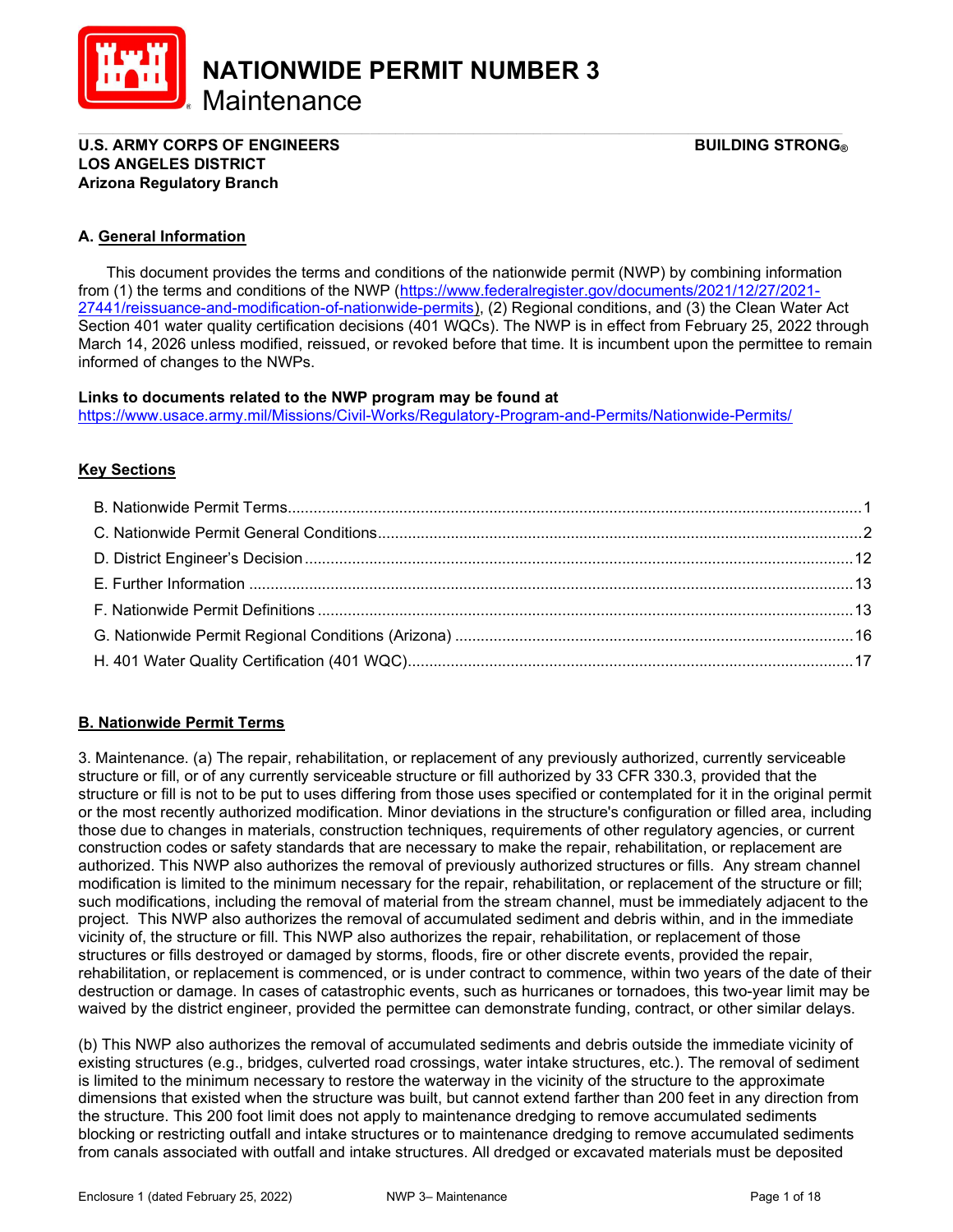and retained in an area that has no waters of the United States unless otherwise specifically approved by the district engineer under separate authorization.

(c) This NWP also authorizes temporary structures, fills, and work, including the use of temporary mats, necessary to conduct the maintenance activity. Appropriate measures must be taken to maintain normal downstream flows and minimize flooding to the maximum extent practicable, when temporary structures, work, and discharges of dredged or fill material, including cofferdams, are necessary for construction activities, access fills, or dewatering of construction sites. Temporary fills must consist of materials, and be placed in a manner, that will not be eroded by expected high flows. After conducting the maintenance activity, temporary fills must be removed in their entirety and the affected areas returned to pre-construction elevations. The areas affected by temporary fills must be revegetated, as appropriate.

(d) This NWP does not authorize maintenance dredging for the primary purpose of navigation. This NWP does not authorize beach restoration. This NWP does not authorize new stream channelization or stream relocation projects.

Notification: For activities authorized by paragraph (b) of this NWP, the permittee must submit a pre-construction notification to the district engineer prior to commencing the activity (see general condition 32). The pre-construction notification must include information regarding the original design capacities and configurations of the outfalls, intakes, small impoundments, and canals. (Authorities: Section 10 of the Rivers and Harbors Act of 1899 and Section 404 of the Clean Water Act (Sections 10 and 404))

Note: This NWP authorizes the repair, rehabilitation, or replacement of any previously authorized structure or fill that does not qualify for the Clean Water Act Section 404(f) exemption for maintenance.

### C. Nationwide Permit General Conditions

Note: To qualify for NWP authorization, the prospective permittee must comply with the following general conditions, as applicable, in addition to any regional or case-specific conditions imposed by the division engineer or district engineer. Prospective permittees should contact the appropriate Corps district office to determine if regional conditions have been imposed on an NWP. Prospective permittees should also contact the appropriate Corps district office to determine the status of Clean Water Act Section 401 water quality certification and/or Coastal Zone Management Act consistency for an NWP. Every person who may wish to obtain permit authorization under one or more NWPs, or who is currently relying on an existing or prior permit authorization under one or more NWPs, has been and is on notice that all of the provisions of 33 CFR 330.1 through 330.6 apply to every NWP authorization. Note especially 33 CFR 330.5 relating to the modification, suspension, or revocation of any NWP authorization.

1. Navigation. (a) No activity may cause more than a minimal adverse effect on navigation.

(b) Any safety lights and signals prescribed by the U.S. Coast Guard, through regulations or otherwise, must be installed and maintained at the permittee's expense on authorized facilities in navigable waters of the United States.

(c) The permittee understands and agrees that, if future operations by the United States require the removal, relocation, or other alteration, of the structure or work herein authorized, or if, in the opinion of the Secretary of the Army or his or her authorized representative, said structure or work shall cause unreasonable obstruction to the free navigation of the navigable waters, the permittee will be required, upon due notice from the Corps of Engineers, to remove, relocate, or alter the structural work or obstructions caused thereby, without expense to the United States. No claim shall be made against the United States on account of any such removal or alteration.

2. Aquatic Life Movements. No activity may substantially disrupt the necessary life cycle movements of those species of aquatic life indigenous to the waterbody, including those species that normally migrate through the area, unless the activity's primary purpose is to impound water. All permanent and temporary crossings of waterbodies shall be suitably culverted, bridged, or otherwise designed and constructed to maintain low flows to sustain the movement of those aquatic species. If a bottomless culvert cannot be used, then the crossing should be designed and constructed to minimize adverse effects to aquatic life movements.

3. Spawning Areas. Activities in spawning areas during spawning seasons must be avoided to the maximum extent practicable. Activities that result in the physical destruction (e.g., through excavation, fill, or downstream smothering by substantial turbidity) of an important spawning area are not authorized.

4. Migratory Bird Breeding Areas. Activities in waters of the United States that serve as breeding areas for migratory birds must be avoided to the maximum extent practicable.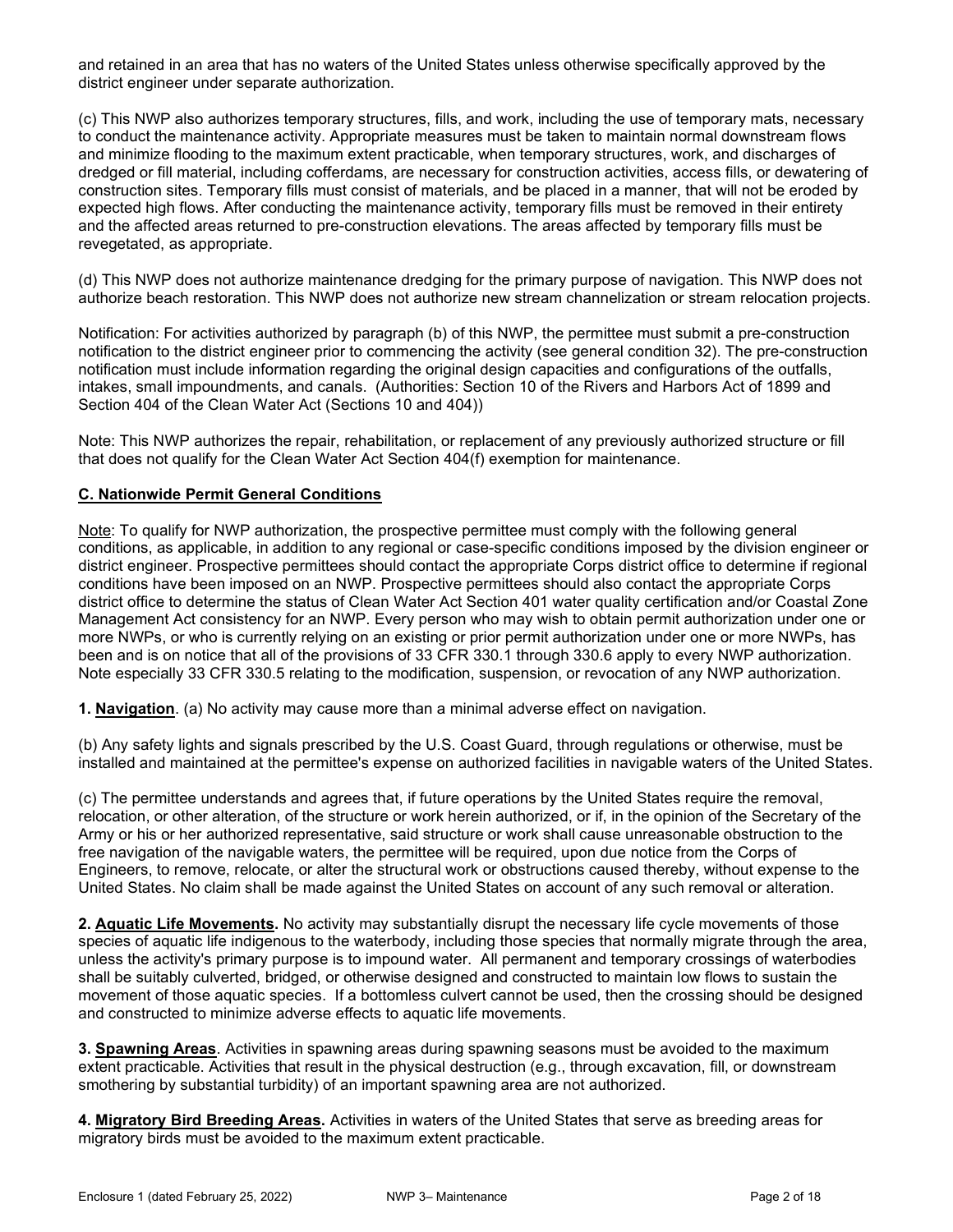5. Shellfish Beds. No activity may occur in areas of concentrated shellfish populations, unless the activity is directly related to a shellfish harvesting activity authorized by NWPs 4 and 48, or is a shellfish seeding or habitat restoration activity authorized by NWP 27.

6. Suitable Material. No activity may use unsuitable material (e.g., trash, debris, car bodies, asphalt, etc.). Material used for construction or discharged must be free from toxic pollutants in toxic amounts (see section 307 of the Clean Water Act).

7. Water Supply Intakes. No activity may occur in the proximity of a public water supply intake, except where the activity is for the repair or improvement of public water supply intake structures or adjacent bank stabilization.

8. Adverse Effects From Impoundments. If the activity creates an impoundment of water, adverse effects to the aquatic system due to accelerating the passage of water, and/or restricting its flow must be minimized to the maximum extent practicable.

9. Management of Water Flows. To the maximum extent practicable, the pre-construction course, condition, capacity, and location of open waters must be maintained for each activity, including stream channelization, storm water management activities, and temporary and permanent road crossings, except as provided below. The activity must be constructed to withstand expected high flows. The activity must not restrict or impede the passage of normal or high flows, unless the primary purpose of the activity is to impound water or manage high flows. The activity may alter the pre-construction course, condition, capacity, and location of open waters if it benefits the aquatic environment (e.g., stream restoration or relocation activities).

10. Fills Within 100-Year Floodplains. The activity must comply with applicable FEMA-approved state or local floodplain management requirements.

11. Equipment. Heavy equipment working in wetlands or mudflats must be placed on mats, or other measures must be taken to minimize soil disturbance.

12. Soil Erosion and Sediment Controls. Appropriate soil erosion and sediment controls must be used and maintained in effective operating condition during construction, and all exposed soil and other fills, as well as any work below the ordinary high water mark or high tide line, must be permanently stabilized at the earliest practicable date. Permittees are encouraged to perform work within waters of the United States during periods of low-flow or no-flow, or during low tides.

13. Removal of Temporary Structures and Fills. Temporary structures must be removed, to the maximum extent practicable, after their use has been discontinued. Temporary fills must be removed in their entirety and the affected areas returned to pre-construction elevations. The affected areas must be revegetated, as appropriate.

14. Proper Maintenance. Any authorized structure or fill shall be properly maintained, including maintenance to ensure public safety and compliance with applicable NWP general conditions, as well as any activity-specific conditions added by the district engineer to an NWP authorization.

15. Single and Complete Project. The activity must be a single and complete project. The same NWP cannot be used more than once for the same single and complete project.

16. Wild and Scenic Rivers. (a) No NWP activity may occur in a component of the National Wild and Scenic River System, or in a river officially designated by Congress as a "study river" for possible inclusion in the system while the river is in an official study status, unless the appropriate Federal agency with direct management responsibility for such river, has determined in writing that the proposed activity will not adversely affect the Wild and Scenic River designation or study status.

(b) If a proposed NWP activity will occur in a component of the National Wild and Scenic River System, or in a river officially designated by Congress as a "study river" for possible inclusion in the system while the river is in an official study status, the permittee must submit a pre-construction notification (see general condition 32). The district engineer will coordinate the PCN with the Federal agency with direct management responsibility for that river. Permittees shall not begin the NWP activity until notified by the district engineer that the Federal agency with direct management responsibility for that river has determined in writing that the proposed NWP activity will not adversely affect the Wild and Scenic River designation or study status.

(c) Information on Wild and Scenic Rivers may be obtained from the appropriate Federal land management agency responsible for the designated Wild and Scenic River or study river (e.g., National Park Service, U.S. Forest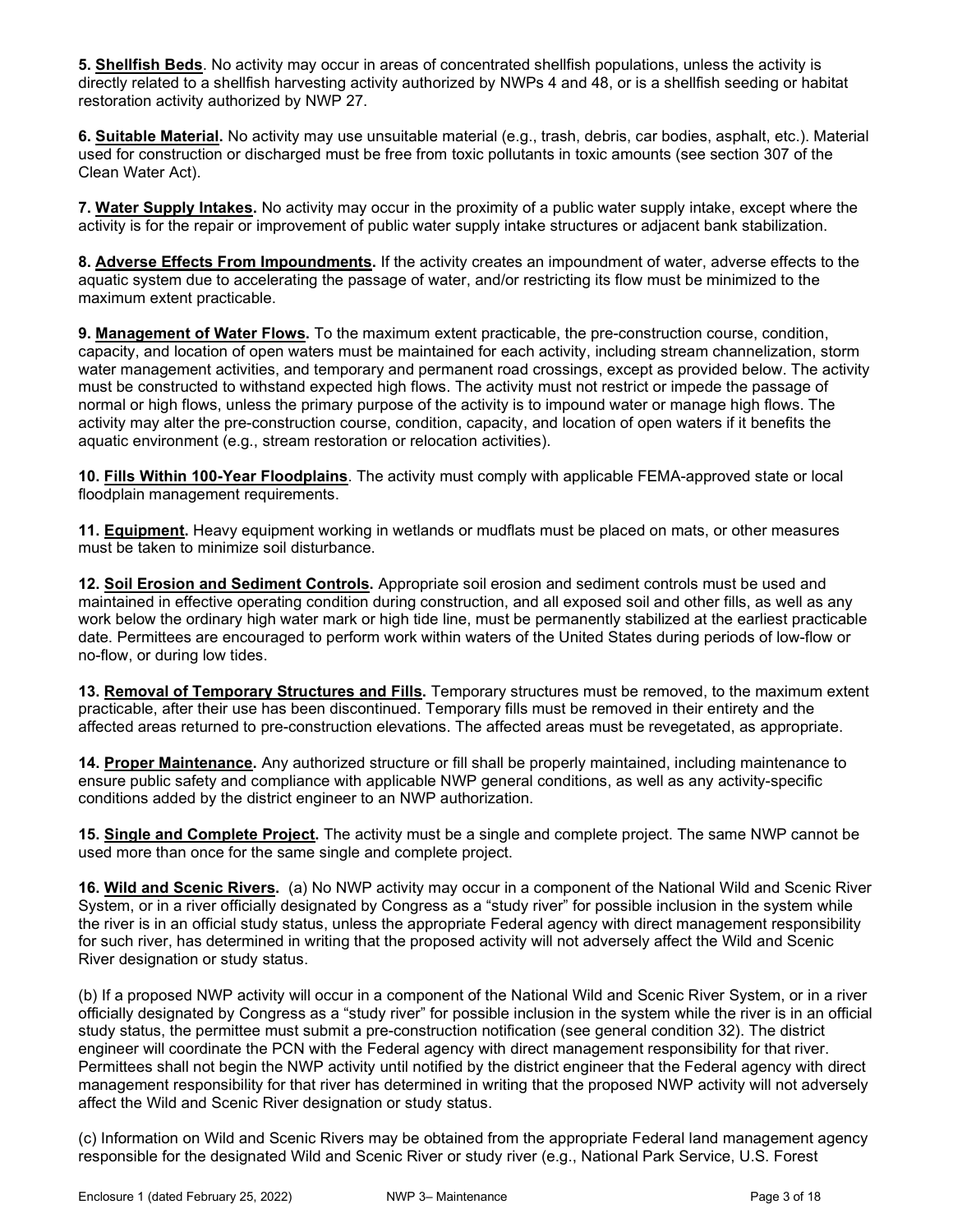Service, Bureau of Land Management, U.S. Fish and Wildlife Service). Information on these rivers is also available at: http://www.rivers.gov/.

17. Tribal Rights. No activity or its operation may impair reserved tribal rights, including, but not limited to, reserved water rights and treaty fishing and hunting rights.

18. Endangered Species. (a) No activity is authorized under any NWP which is likely to directly or indirectly jeopardize the continued existence of a threatened or endangered species or a species proposed for such designation, as identified under the Federal Endangered Species Act (ESA), or which will directly or indirectly destroy or adversely modify designated critical habitat or critical habitat proposed for such designation. No activity is authorized under any NWP which "may affect" a listed species or critical habitat, unless ESA section 7 consultation addressing the consequences of the proposed activity on listed species or critical habitat has been completed. See 50 CFR 402.02 for the definition of "effects of the action" for the purposes of ESA section 7 consultation, as well as 50 CFR 402.17, which provides further explanation under ESA section 7 regarding "activities that are reasonably certain to occur" and "consequences caused by the proposed action."

(b) Federal agencies should follow their own procedures for complying with the requirements of the ESA (see 33 CFR 330.4(f)(1)). If pre-construction notification is required for the proposed activity, the Federal permittee must provide the district engineer with the appropriate documentation to demonstrate compliance with those requirements. The district engineer will verify that the appropriate documentation has been submitted. If the appropriate documentation has not been submitted, additional ESA section 7 consultation may be necessary for the activity and the respective federal agency would be responsible for fulfilling its obligation under section 7 of the ESA.

(c) Non-federal permittees must submit a pre-construction notification to the district engineer if any listed species (or species proposed for listing) or designated critical habitat (or critical habitat proposed such designation) might be affected or is in the vicinity of the activity, or if the activity is located in designated critical habitat or critical habitat proposed for such designation, and shall not begin work on the activity until notified by the district engineer that the requirements of the ESA have been satisfied and that the activity is authorized. For activities that might affect Federally-listed endangered or threatened species (or species proposed for listing) or designated critical habitat (or critical habitat proposed for such designation), the pre-construction notification must include the name(s) of the endangered or threatened species (or species proposed for listing) that might be affected by the proposed activity or that utilize the designated critical habitat (or critical habitat proposed for such designation) that might be affected by the proposed activity. The district engineer will determine whether the proposed activity "may affect" or will have "no effect" to listed species and designated critical habitat and will notify the non-Federal applicant of the Corps' determination within 45 days of receipt of a complete pre-construction notification. For activities where the non-Federal applicant has identified listed species (or species proposed for listing) or designated critical habitat (or critical habitat proposed for such designation) that might be affected or is in the vicinity of the activity, and has so notified the Corps, the applicant shall not begin work until the Corps has provided notification that the proposed activity will have "no effect" on listed species (or species proposed for listing or designated critical habitat (or critical habitat proposed for such designation), or until ESA section 7 consultation or conference has been completed. If the non-Federal applicant has not heard back from the Corps within 45 days, the applicant must still wait for notification from the Corps.

(d) As a result of formal or informal consultation or conference with the FWS or NMFS the district engineer may add species-specific permit conditions to the NWPs.

(e) Authorization of an activity by an NWP does not authorize the "take" of a threatened or endangered species as defined under the ESA. In the absence of separate authorization (e.g., an ESA Section 10 Permit, a Biological Opinion with "incidental take" provisions, etc.) from the FWS or the NMFS, the Endangered Species Act prohibits any person subject to the jurisdiction of the United States to take a listed species, where "take" means to harass, harm, pursue, hunt, shoot, wound, kill, trap, capture, or collect, or to attempt to engage in any such conduct. The word "harm" in the definition of "take'' means an act which actually kills or injures wildlife. Such an act may include significant habitat modification or degradation where it actually kills or injures wildlife by significantly impairing essential behavioral patterns, including breeding, feeding or sheltering.

(f) If the non-federal permittee has a valid ESA section  $10(a)(1)(B)$  incidental take permit with an approved Habitat Conservation Plan for a project or a group of projects that includes the proposed NWP activity, the non-federal applicant should provide a copy of that ESA section 10(a)(1)(B) permit with the PCN required by paragraph (c) of this general condition. The district engineer will coordinate with the agency that issued the ESA section 10(a)(1)(B) permit to determine whether the proposed NWP activity and the associated incidental take were considered in the internal ESA section 7 consultation conducted for the ESA section 10(a)(1)(B) permit. If that coordination results in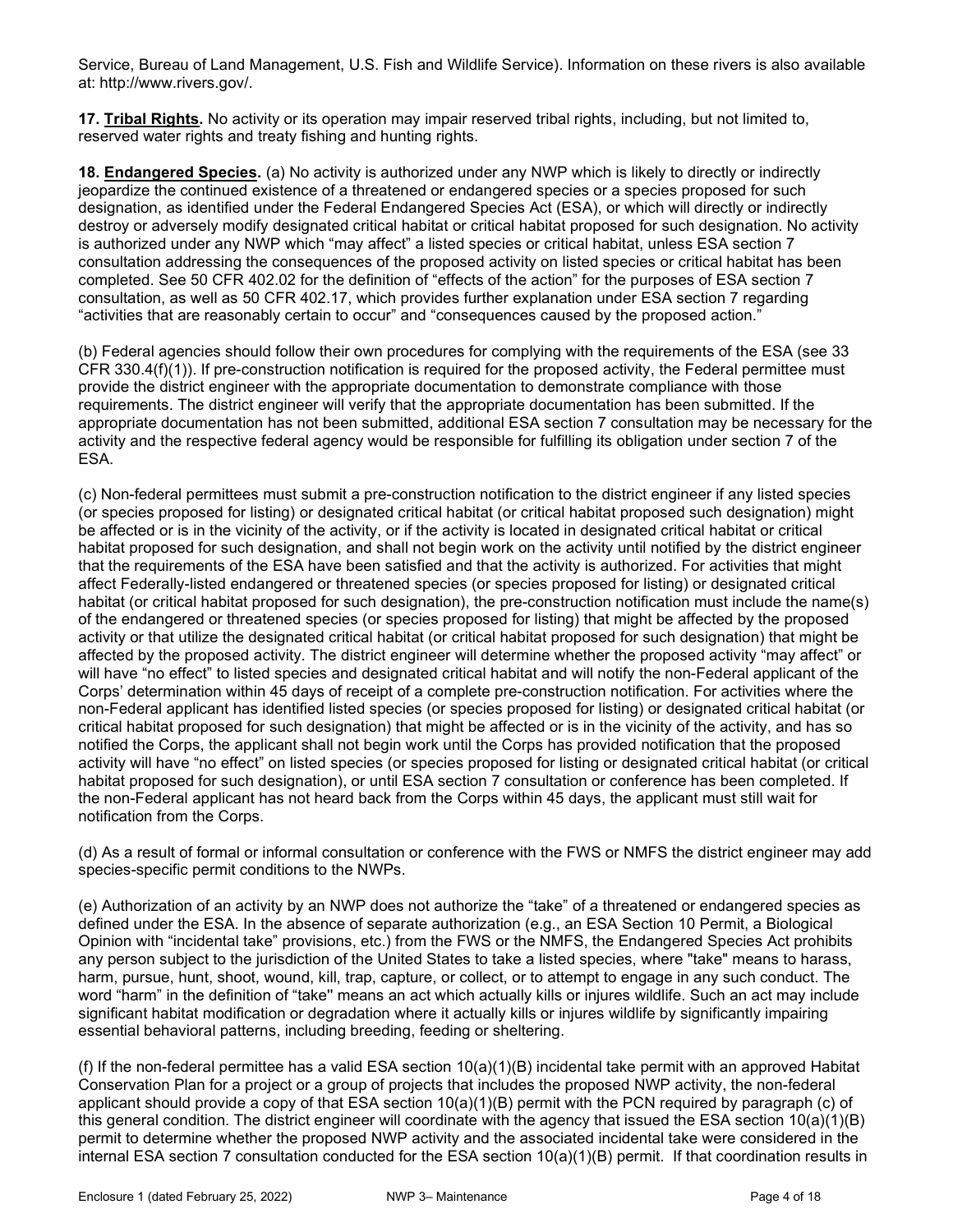concurrence from the agency that the proposed NWP activity and the associated incidental take were considered in the internal ESA section 7 consultation for the ESA section 10(a)(1)(B) permit, the district engineer does not need to conduct a separate ESA section 7 consultation for the proposed NWP activity. The district engineer will notify the non-federal applicant within 45 days of receipt of a complete pre-construction notification whether the ESA section 10(a)(1)(B) permit covers the proposed NWP activity or whether additional ESA section 7 consultation is required.

(g) Information on the location of threatened and endangered species and their critical habitat can be obtained directly from the offices of the FWS and NMFS or their world wide web pages at http://www.fws.gov/ or http://www.fws.gov/ipac and http://www.nmfs.noaa.gov/pr/species/esa/ respectively.

19. Migratory Birds and Bald and Golden Eagles. The permittee is responsible for ensuring that an action authorized by an NWP complies with the Migratory Bird Treaty Act and the Bald and Golden Eagle Protection Act. The permittee is responsible for contacting the appropriate local office of the U.S. Fish and Wildlife Service to determine what measures, if any, are necessary or appropriate to reduce adverse effects to migratory birds or eagles, including whether "incidental take" permits are necessary and available under the Migratory Bird Treaty Act or Bald and Golden Eagle Protection Act for a particular activity.

20. Historic Properties. (a) No activity is authorized under any NWP which may have the potential to cause effects to properties listed, or eligible for listing, in the National Register of Historic Places until the requirements of Section 106 of the National Historic Preservation Act (NHPA) have been satisfied.

(b) Federal permittees should follow their own procedures for complying with the requirements of section 106 of the National Historic Preservation Act (see 33 CFR 330.4(g)(1)). If pre-construction notification is required for the proposed NWP activity, the Federal permittee must provide the district engineer with the appropriate documentation to demonstrate compliance with those requirements. The district engineer will verify that the appropriate documentation has been submitted. If the appropriate documentation is not submitted, then additional consultation under section 106 may be necessary. The respective federal agency is responsible for fulfilling its obligation to comply with section 106.

(c) Non-federal permittees must submit a pre-construction notification to the district engineer if the NWP activity might have the potential to cause effects to any historic properties listed on, determined to be eligible for listing on, or potentially eligible for listing on the National Register of Historic Places, including previously unidentified properties. For such activities, the pre-construction notification must state which historic properties might have the potential to be affected by the proposed NWP activity or include a vicinity map indicating the location of the historic properties or the potential for the presence of historic properties. Assistance regarding information on the location of, or potential for, the presence of historic properties can be sought from the State Historic Preservation Officer, Tribal Historic Preservation Officer, or designated tribal representative, as appropriate, and the National Register of Historic Places (see 33 CFR 330.4(g)). When reviewing pre-construction notifications, district engineers will comply with the current procedures for addressing the requirements of section 106 of the National Historic Preservation Act. The district engineer shall make a reasonable and good faith effort to carry out appropriate identification efforts commensurate with potential impacts, which may include background research, consultation, oral history interviews, sample field investigation, and/or field survey. Based on the information submitted in the PCN and these identification efforts, the district engineer shall determine whether the proposed NWP activity has the potential to cause effects on the historic properties. Section 106 consultation is not required when the district engineer determines that the activity does not have the potential to cause effects on historic properties (see 36 CFR 800.3(a)). Section 106 consultation is required when the district engineer determines that the activity has the potential to cause effects on historic properties. The district engineer will conduct consultation with consulting parties identified under 36 CFR 800.2(c) when he or she makes any of the following effect determinations for the purposes of section 106 of the NHPA: no historic properties affected, no adverse effect, or adverse effect.

(d) Where the non-Federal applicant has identified historic properties on which the proposed NWP activity might have the potential to cause effects and has so notified the Corps, the non-Federal applicant shall not begin the activity until notified by the district engineer either that the activity has no potential to cause effects to historic properties or that NHPA section 106 consultation has been completed. For non-federal permittees, the district engineer will notify the prospective permittee within 45 days of receipt of a complete pre-construction notification whether NHPA section 106 consultation is required. If NHPA section 106 consultation is required, the district engineer will notify the non-Federal applicant that he or she cannot begin the activity until section 106 consultation is completed. If the non-Federal applicant has not heard back from the Corps within 45 days, the applicant must still wait for notification from the Corps.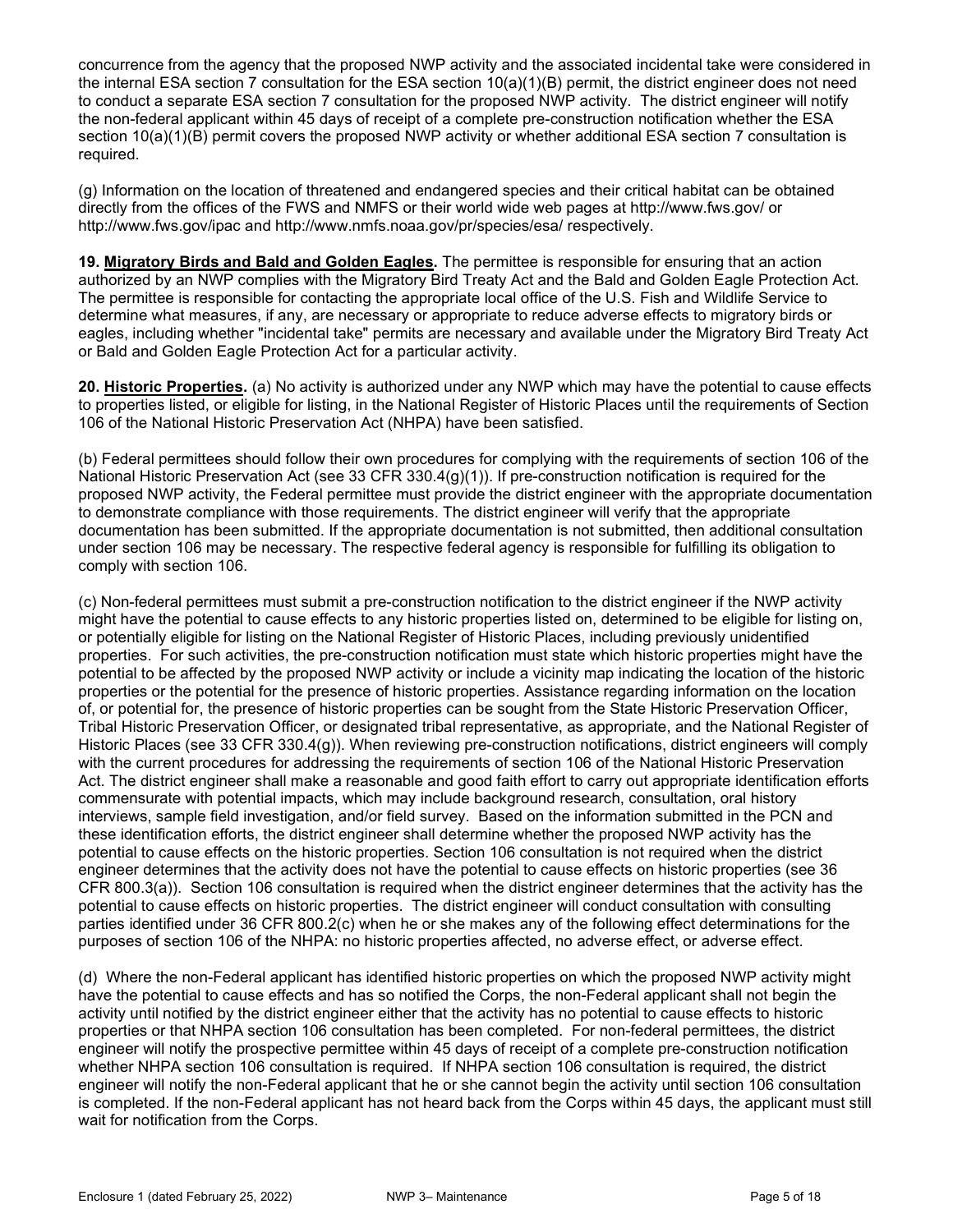(e) Prospective permittees should be aware that section 110k of the NHPA (54 U.S.C. 306113) prevents the Corps from granting a permit or other assistance to an applicant who, with intent to avoid the requirements of section 106 of the NHPA, has intentionally significantly adversely affected a historic property to which the permit would relate, or having legal power to prevent it, allowed such significant adverse effect to occur, unless the Corps, after consultation with the Advisory Council on Historic Preservation (ACHP), determines that circumstances justify granting such assistance despite the adverse effect created or permitted by the applicant. If circumstances justify granting the assistance, the Corps is required to notify the ACHP and provide documentation specifying the circumstances, the degree of damage to the integrity of any historic properties affected, and proposed mitigation. This documentation must include any views obtained from the applicant, SHPO/THPO, appropriate Indian tribes if the undertaking occurs on or affects historic properties on tribal lands or affects properties of interest to those tribes, and other parties known to have a legitimate interest in the impacts to the permitted activity on historic properties.

21. Discovery of Previously Unknown Remains and Artifacts. Permittees that discover any previously unknown historic, cultural or archeological remains and artifacts while accomplishing the activity authorized by an NWP, they must immediately notify the district engineer of what they have found, and to the maximum extent practicable, avoid construction activities that may affect the remains and artifacts until the required coordination has been completed. The district engineer will initiate the Federal, Tribal, and state coordination required to determine if the items or remains warrant a recovery effort or if the site is eligible for listing in the National Register of Historic Places.

22. Designated Critical Resource Waters. Critical resource waters include, NOAA-managed marine sanctuaries and marine monuments, and National Estuarine Research Reserves. The district engineer may designate, after notice and opportunity for public comment, additional waters officially designated by a state as having particular environmental or ecological significance, such as outstanding national resource waters or state natural heritage sites. The district engineer may also designate additional critical resource waters after notice and opportunity for public comment.

(a) Discharges of dredged or fill material into waters of the United States are not authorized by NWPs 7, 12, 14, 16, 17, 21, 29, 31, 35, 39, 40, 42, 43, 44, 49, 50, 51, 52, 57 and 58 for any activity within, or directly affecting, critical resource waters, including wetlands adjacent to such waters.

(b) For NWPs 3, 8, 10, 13, 15, 18, 19, 22, 23, 25, 27, 28, 30, 33, 34, 36, 37, 38, and 54, notification is required in accordance with general condition 32, for any activity proposed by permittees in the designated critical resource waters including wetlands adjacent to those waters. The district engineer may authorize activities under these NWPs only after she or he determines that the impacts to the critical resource waters will be no more than minimal.

23. Mitigation. The district engineer will consider the following factors when determining appropriate and practicable mitigation necessary to ensure that the individual and cumulative adverse environmental effects are no more than minimal:

(a) The activity must be designed and constructed to avoid and minimize adverse effects, both temporary and permanent, to waters of the United States to the maximum extent practicable at the project site (i.e., on site).

(b) Mitigation in all its forms (avoiding, minimizing, rectifying, reducing, or compensating for resource losses) will be required to the extent necessary to ensure that the individual and cumulative adverse environmental effects are no more than minimal.

(c) Compensatory mitigation at a minimum one-for-one ratio will be required for all wetland losses that exceed 1/10 acre and require pre-construction notification, unless the district engineer determines in writing that either some other form of mitigation would be more environmentally appropriate or the adverse environmental effects of the proposed activity are no more than minimal, and provides an activity-specific waiver of this requirement. For wetland losses of 1/10-acre or less that require pre-construction notification, the district engineer may determine on a case-by-case basis that compensatory mitigation is required to ensure that the activity results in only minimal adverse environmental effects.

(d) Compensatory mitigation at a minimum one-for-one ratio will be required for all losses of stream bed that exceed 3/100-acre and require pre-construction notification, unless the district engineer determines in writing that either some other form of mitigation would be more environmentally appropriate or the adverse environmental effects of the proposed activity are no more than minimal, and provides an activity-specific waiver of this requirement. This compensatory mitigation requirement may be satisfied through the restoration or enhancement of riparian areas next to streams in accordance with paragraph (e) of this general condition. For losses of stream bed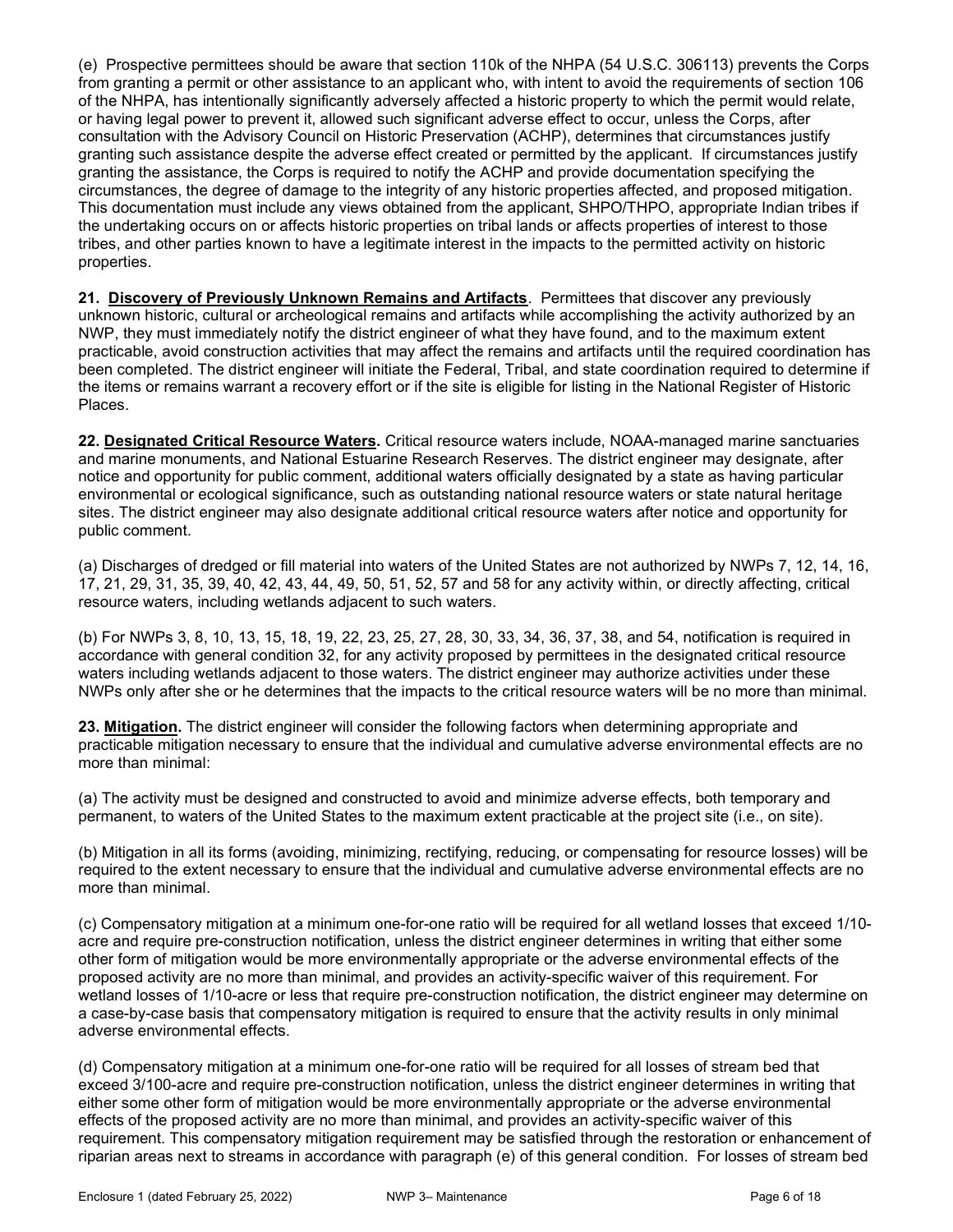of 3/100-acre or less that require pre-construction notification, the district engineer may determine on a case-bycase basis that compensatory mitigation is required to ensure that the activity results in only minimal adverse environmental effects. Compensatory mitigation for losses of streams should be provided, if practicable, through stream rehabilitation, enhancement, or preservation, since streams are difficult-to-replace resources (see 33 CFR 332.3(e)(3)).

(e) Compensatory mitigation plans for NWP activities in or near streams or other open waters will normally include a requirement for the restoration or enhancement, maintenance, and legal protection (e.g., conservation easements) of riparian areas next to open waters. In some cases, the restoration or maintenance/protection of riparian areas may be the only compensatory mitigation required. If restoring riparian areas involves planting vegetation, only native species should be planted. The width of the required riparian area will address documented water quality or aquatic habitat loss concerns. Normally, the riparian area will be 25 to 50 feet wide on each side of the stream, but the district engineer may require slightly wider riparian areas to address documented water quality or habitat loss concerns. If it is not possible to restore or maintain/protect a riparian area on both sides of a stream, or if the waterbody is a lake or coastal waters, then restoring or maintaining/protecting a riparian area along a single bank or shoreline may be sufficient. Where both wetlands and open waters exist on the project site, the district engineer will determine the appropriate compensatory mitigation (e.g., riparian areas and/or wetlands compensation) based on what is best for the aquatic environment on a watershed basis. In cases where riparian areas are determined to be the most appropriate form of minimization or compensatory mitigation, the district engineer may waive or reduce the requirement to provide wetland compensatory mitigation for wetland losses.

(f) Compensatory mitigation projects provided to offset losses of aquatic resources must comply with the applicable provisions of 33 CFR part 332.

(1) The prospective permittee is responsible for proposing an appropriate compensatory mitigation option if compensatory mitigation is necessary to ensure that the activity results in no more than minimal adverse environmental effects. For the NWPs, the preferred mechanism for providing compensatory mitigation is mitigation bank credits or in-lieu fee program credits (see 33 CFR 332.3(b)(2) and (3)). However, if an appropriate number and type of mitigation bank or in-lieu credits are not available at the time the PCN is submitted to the district engineer, the district engineer may approve the use of permittee-responsible mitigation.

(2) The amount of compensatory mitigation required by the district engineer must be sufficient to ensure that the authorized activity results in no more than minimal individual and cumulative adverse environmental effects (see 33 CFR 330.1(e)(3)). (See also 33 CFR 332.3(f).)

(3) Since the likelihood of success is greater and the impacts to potentially valuable uplands are reduced, aquatic resource restoration should be the first compensatory mitigation option considered for permittee-responsible mitigation.

(4) If permittee-responsible mitigation is the proposed option, the prospective permittee is responsible for submitting a mitigation plan. A conceptual or detailed mitigation plan may be used by the district engineer to make the decision on the NWP verification request, but a final mitigation plan that addresses the applicable requirements of 33 CFR 332.4(c)(2) through (14) must be approved by the district engineer before the permittee begins work in waters of the United States, unless the district engineer determines that prior approval of the final mitigation plan is not practicable or not necessary to ensure timely completion of the required compensatory mitigation (see 33 CFR 332.3(k)(3)). If permittee-responsible mitigation is the proposed option, and the proposed compensatory mitigation site is located on land in which another federal agency holds an easement, the district engineer will coordinate with that federal agency to determine if proposed compensatory mitigation project is compatible with the terms of the easement.

(5) If mitigation bank or in-lieu fee program credits are the proposed option, the mitigation plan needs to address only the baseline conditions at the impact site and the number of credits to be provided (see 33 CFR 332.4(c)(1)(ii)).

(6) Compensatory mitigation requirements (e.g., resource type and amount to be provided as compensatory mitigation, site protection, ecological performance standards, monitoring requirements) may be addressed through conditions added to the NWP authorization, instead of components of a compensatory mitigation plan (see 33 CFR 332.4(c)(1)(ii)).

(g) Compensatory mitigation will not be used to increase the acreage losses allowed by the acreage limits of the NWPs. For example, if an NWP has an acreage limit of 1/2-acre, it cannot be used to authorize any NWP activity resulting in the loss of greater than 1/2-acre of waters of the United States, even if compensatory mitigation is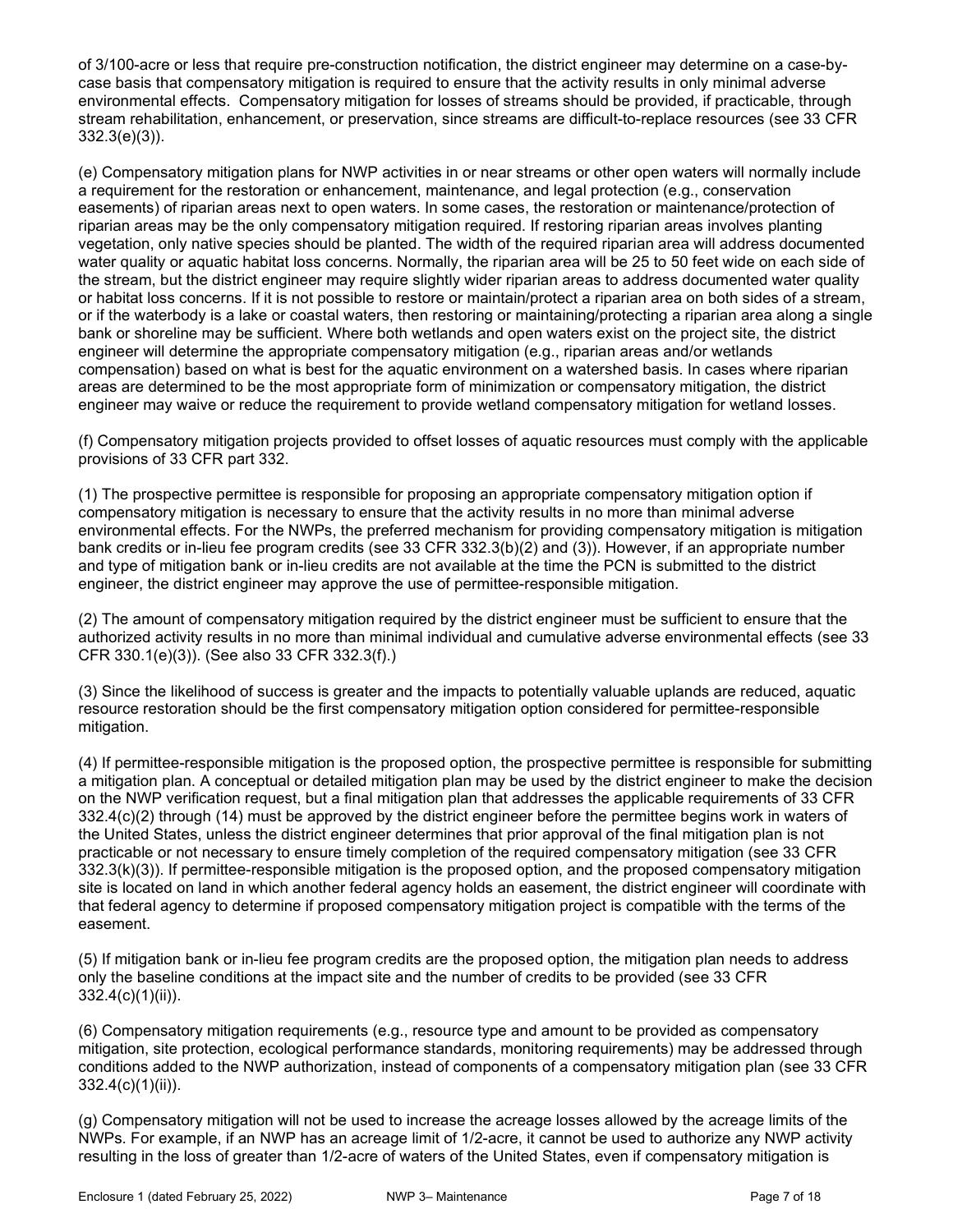provided that replaces or restores some of the lost waters. However, compensatory mitigation can and should be used, as necessary, to ensure that an NWP activity already meeting the established acreage limits also satisfies the no more than minimal impact requirement for the NWPs.

(h) Permittees may propose the use of mitigation banks, in-lieu fee programs, or permittee-responsible mitigation. When developing a compensatory mitigation proposal, the permittee must consider appropriate and practicable options consistent with the framework at 33 CFR 332.3(b). For activities resulting in the loss of marine or estuarine resources, permittee-responsible mitigation may be environmentally preferable if there are no mitigation banks or in-lieu fee programs in the area that have marine or estuarine credits available for sale or transfer to the permittee. For permittee-responsible mitigation, the special conditions of the NWP verification must clearly indicate the party or parties responsible for the implementation and performance of the compensatory mitigation project, and, if required, its long-term management.

(i) Where certain functions and services of waters of the United States are permanently adversely affected by a regulated activity, such as discharges of dredged or fill material into waters of the United States that will convert a forested or scrub-shrub wetland to a herbaceous wetland in a permanently maintained utility line right-of-way, mitigation may be required to reduce the adverse environmental effects of the activity to the no more than minimal level.

24. Safety of Impoundment Structures. To ensure that all impoundment structures are safely designed, the district engineer may require non-Federal applicants to demonstrate that the structures comply with established state or federal, dam safety criteria or have been designed by qualified persons. The district engineer may also require documentation that the design has been independently reviewed by similarly qualified persons, and appropriate modifications made to ensure safety.

25. Water Quality. (a) Where the certifying authority (state, authorized tribe, or EPA, as appropriate) has not previously certified compliance of an NWP with CWA section 401, a CWA section 401 water quality certification for the proposed discharge must be obtained or waived (see 33 CFR 330.4(c)). If the permittee cannot comply with all of the conditions of a water quality certification previously issued by certifying authority for the issuance of the NWP, then the permittee must obtain a water quality certification or waiver for the proposed discharge in order for the activity to be authorized by an NWP.

(b) If the NWP activity requires pre-construction notification and the certifying authority has not previously certified compliance of an NWP with CWA section 401, the proposed discharge is not authorized by an NWP until water quality certification is obtained or waived. If the certifying authority issues a water quality certification for the proposed discharge, the permittee must submit a copy of the certification to the district engineer. The discharge is not authorized by an NWP until the district engineer has notified the permittee that the water quality certification requirement has been satisfied by the issuance of a water quality certification or a waiver.

(c) The district engineer or certifying authority may require additional water quality management measures to ensure that the authorized activity does not result in more than minimal degradation of water quality.

26. Coastal Zone Management. In coastal states where an NWP has not previously received a state coastal zone management consistency concurrence, an individual state coastal zone management consistency concurrence must be obtained, or a presumption of concurrence must occur (see 33 CFR 330.4(d)). If the permittee cannot comply with all of the conditions of a coastal zone management consistency concurrence previously issued by the state, then the permittee must obtain an individual coastal zone management consistency concurrence or presumption of concurrence in order for the activity to be authorized by an NWP. The district engineer or a state may require additional measures to ensure that the authorized activity is consistent with state coastal zone management requirements.

27. Regional and Case-By-Case Conditions. The activity must comply with any regional conditions that may have been added by the Division Engineer (see 33 CFR 330.4(e)) and with any case specific conditions added by the Corps or by the state, Indian Tribe, or U.S. EPA in its CWA section 401 Water Quality Certification, or by the state in its Coastal Zone Management Act consistency determination.

28. Use of Multiple Nationwide Permits. The use of more than one NWP for a single and complete project is authorized, subject to the following restrictions:

(a) If only one of the NWPs used to authorize the single and complete project has a specified acreage limit, the acreage loss of waters of the United States cannot exceed the acreage limit of the NWP with the highest specified acreage limit. For example, if a road crossing over tidal waters is constructed under NWP 14, with associated bank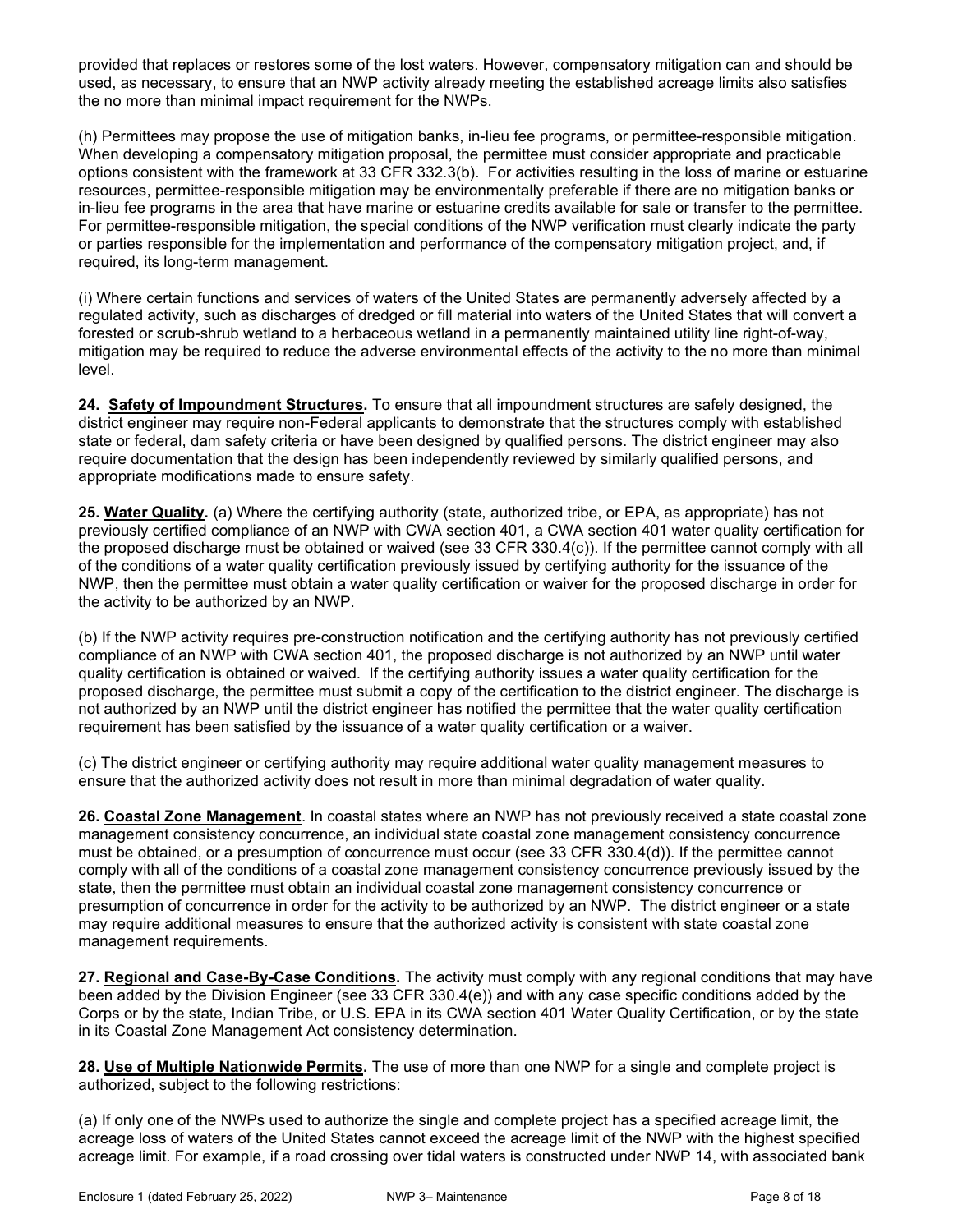stabilization authorized by NWP 13, the maximum acreage loss of waters of the United States for the total project cannot exceed 1/3-acre.

(b) If one or more of the NWPs used to authorize the single and complete project has specified acreage limits, the acreage loss of waters of the United States authorized by those NWPs cannot exceed their respective specified acreage limits. For example, if a commercial development is constructed under NWP 39, and the single and complete project includes the filling of an upland ditch authorized by NWP 46, the maximum acreage loss of waters of the United States for the commercial development under NWP 39 cannot exceed 1/2-acre, and the total acreage loss of waters of United States due to the NWP 39 and 46 activities cannot exceed 1 acre.

29. Transfer of Nationwide Permit Verifications. If the permittee sells the property associated with a nationwide permit verification, the permittee may transfer the nationwide permit verification to the new owner by submitting a letter to the appropriate Corps district office to validate the transfer. A copy of the nationwide permit verification must be attached to the letter, and the letter must contain the following statement and signature:

"When the structures or work authorized by this nationwide permit are still in existence at the time the property is transferred, the terms and conditions of this nationwide permit, including any special conditions, will continue to be binding on the new owner(s) of the property. To validate the transfer of this nationwide permit and the associated liabilities associated with compliance with its terms and conditions, have the transferee sign and date below."

(Transferee)

\_\_\_\_\_\_\_\_\_\_\_\_\_\_\_\_\_\_\_\_\_\_\_\_\_\_\_\_\_\_\_\_\_\_\_\_\_\_\_\_\_\_\_\_\_ (Date)

30. Compliance Certification. Each permittee who receives an NWP verification letter from the Corps must provide a signed certification documenting completion of the authorized activity and implementation of any required compensatory mitigation. The success of any required permittee-responsible mitigation, including the achievement of ecological performance standards, will be addressed separately by the district engineer. The Corps will provide the permittee the certification document with the NWP verification letter. The certification document will include:

(a) A statement that the authorized activity was done in accordance with the NWP authorization, including any general, regional, or activity-specific conditions;

(b) A statement that the implementation of any required compensatory mitigation was completed in accordance with the permit conditions. If credits from a mitigation bank or in-lieu fee program are used to satisfy the compensatory mitigation requirements, the certification must include the documentation required by 33 CFR 332.3(l)(3) to confirm that the permittee secured the appropriate number and resource type of credits; and

(c) The signature of the permittee certifying the completion of the activity and mitigation.

The completed certification document must be submitted to the district engineer within 30 days of completion of the authorized activity or the implementation of any required compensatory mitigation, whichever occurs later.

31. Activities Affecting Structures or Works Built by the United States. If an NWP activity also requires review by, or permission from, the Corps pursuant to 33 U.S.C. 408 because it will alter or temporarily or permanently occupy or use a U.S. Army Corps of Engineers (USACE) federally authorized Civil Works project (a "USACE project"), the prospective permittee must submit a pre-construction notification. See paragraph (b)(10) of general condition 32. An activity that requires section 408 permission and/or review is not authorized by an NWP until the appropriate Corps office issues the section 408 permission or completes its review to alter, occupy, or use the USACE project, and the district engineer issues a written NWP verification.

32. Pre-Construction Notification. (a) Timing. Where required by the terms of the NWP, the prospective permittee must notify the district engineer by submitting a pre-construction notification (PCN) as early as possible. The district engineer must determine if the PCN is complete within 30 calendar days of the date of receipt and, if the PCN is determined to be incomplete, notify the prospective permittee within that 30 day period to request the additional information necessary to make the PCN complete. The request must specify the information needed to make the PCN complete. As a general rule, district engineers will request additional information necessary to make the PCN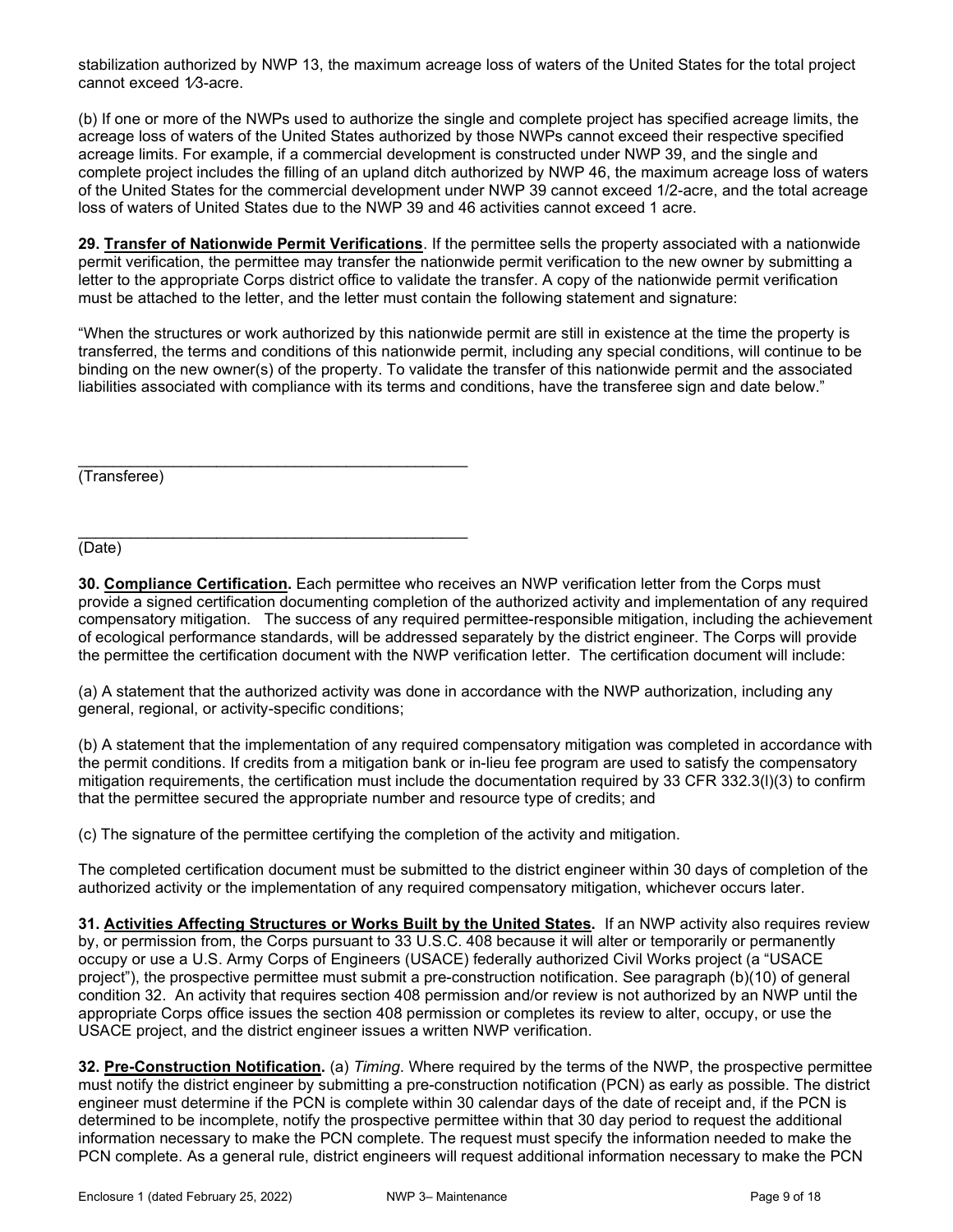complete only once. However, if the prospective permittee does not provide all of the requested information, then the district engineer will notify the prospective permittee that the PCN is still incomplete and the PCN review process will not commence until all of the requested information has been received by the district engineer. The prospective permittee shall not begin the activity until either:

(1) He or she is notified in writing by the district engineer that the activity may proceed under the NWP with any special conditions imposed by the district or division engineer; or

(2) 45 calendar days have passed from the district engineer's receipt of the complete PCN and the prospective permittee has not received written notice from the district or division engineer. However, if the permittee was required to notify the Corps pursuant to general condition 18 that listed species or critical habitat might be affected or are in the vicinity of the activity, or to notify the Corps pursuant to general condition 20 that the activity might have the potential to cause effects to historic properties, the permittee cannot begin the activity until receiving written notification from the Corps that there is "no effect" on listed species or "no potential to cause effects" on historic properties, or that any consultation required under Section 7 of the Endangered Species Act (see 33 CFR 330.4(f)) and/or section 106 of the National Historic Preservation Act (see 33 CFR 330.4(g)) has been completed. If the proposed activity requires a written waiver to exceed specified limits of an NWP, the permittee may not begin the activity until the district engineer issues the waiver. If the district or division engineer notifies the permittee in writing that an individual permit is required within 45 calendar days of receipt of a complete PCN, the permittee cannot begin the activity until an individual permit has been obtained. Subsequently, the permittee's right to proceed under the NWP may be modified, suspended, or revoked only in accordance with the procedure set forth in 33 CFR 330.5(d)(2).

(b) Contents of Pre-Construction Notification: The PCN must be in writing and include the following information:

(1) Name, address and telephone numbers of the prospective permittee;

(2) Location of the proposed activity;

(3) Identify the specific NWP or NWP(s) the prospective permittee wants to use to authorize the proposed activity;

(4) (i) A description of the proposed activity; the activity's purpose; direct and indirect adverse environmental effects the activity would cause, including the anticipated amount of loss of wetlands, other special aquatic sites, and other waters expected to result from the NWP activity, in acres, linear feet, or other appropriate unit of measure; a description of any proposed mitigation measures intended to reduce the adverse environmental effects caused by the proposed activity; and any other NWP(s), regional general permit(s), or individual permit(s) used or intended to be used to authorize any part of the proposed project or any related activity, including other separate and distant crossings for linear projects that require Department of the Army authorization but do not require pre-construction notification. The description of the proposed activity and any proposed mitigation measures should be sufficiently detailed to allow the district engineer to determine that the adverse environmental effects of the activity will be no more than minimal and to determine the need for compensatory mitigation or other mitigation measures.

(ii) For linear projects where one or more single and complete crossings require pre-construction notification, the PCN must include the quantity of anticipated losses of wetlands, other special aquatic sites, and other waters for each single and complete crossing of those wetlands, other special aquatic sites, and other waters (including those single and complete crossings authorized by an NWP but do not require PCNs). This information will be used by the district engineer to evaluate the cumulative adverse environmental effects of the proposed linear project, and does not change those non-PCN NWP activities into NWP PCNs.

(iii) Sketches should be provided when necessary to show that the activity complies with the terms of the NWP. (Sketches usually clarify the activity and when provided results in a quicker decision. Sketches should contain sufficient detail to provide an illustrative description of the proposed activity (e.g., a conceptual plan), but do not need to be detailed engineering plans);

(5) The PCN must include a delineation of wetlands, other special aquatic sites, and other waters, such as lakes and ponds, and perennial and intermittent streams, on the project site. Wetland delineations must be prepared in accordance with the current method required by the Corps. The permittee may ask the Corps to delineate the special aquatic sites and other waters on the project site, but there may be a delay if the Corps does the delineation, especially if the project site is large or contains many wetlands, other special aquatic sites, and other waters. Furthermore, the 45-day period will not start until the delineation has been submitted to or completed by the Corps, as appropriate;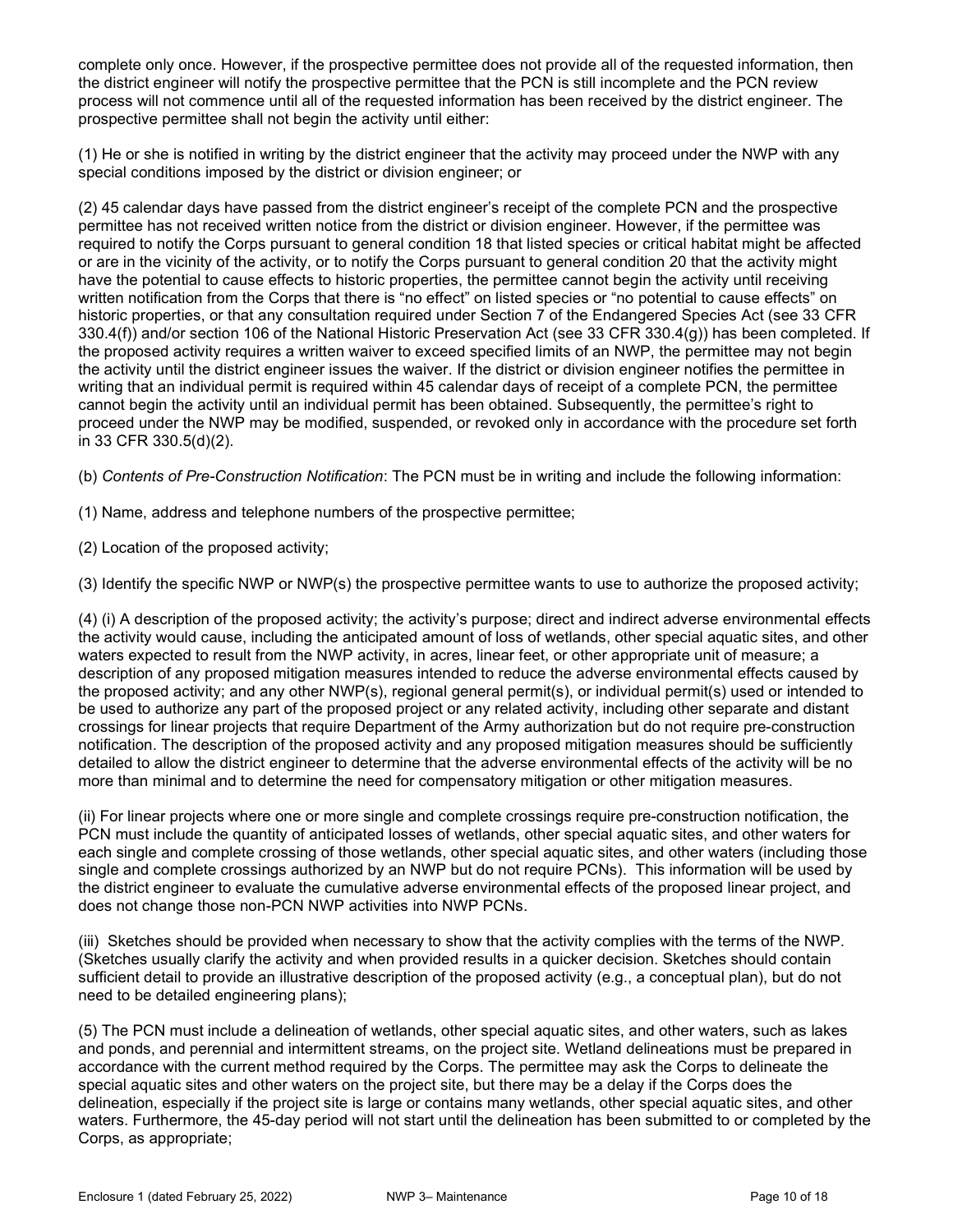(6) If the proposed activity will result in the loss of greater than 1/10-acre of wetlands or 3/100-acre of stream bed and a PCN is required, the prospective permittee must submit a statement describing how the mitigation requirement will be satisfied, or explaining why the adverse environmental effects are no more than minimal and why compensatory mitigation should not be required. As an alternative, the prospective permittee may submit a conceptual or detailed mitigation plan.

(7) For non-federal permittees, if any listed species (or species proposed for listing) or designated critical habitat (or critical habitat proposed for such designation) might be affected or is in the vicinity of the activity, or if the activity is located in designated critical habitat (or critical habitat proposed for such designation), the PCN must include the name(s) of those endangered or threatened species (or species proposed for listing) that might be affected by the proposed activity or utilize the designated critical habitat (or critical habitat proposed for such designation) that might be affected by the proposed activity. For NWP activities that require pre-construction notification, Federal permittees must provide documentation demonstrating compliance with the Endangered Species Act;

(8) For non-federal permittees, if the NWP activity might have the potential to cause effects to a historic property listed on, determined to be eligible for listing on, or potentially eligible for listing on, the National Register of Historic Places, the PCN must state which historic property might have the potential to be affected by the proposed activity or include a vicinity map indicating the location of the historic property. For NWP activities that require preconstruction notification, Federal permittees must provide documentation demonstrating compliance with section 106 of the National Historic Preservation Act;

(9) For an activity that will occur in a component of the National Wild and Scenic River System, or in a river officially designated by Congress as a "study river" for possible inclusion in the system while the river is in an official study status, the PCN must identify the Wild and Scenic River or the "study river" (see general condition 16); and

(10) For an NWP activity that requires permission from, or review by, the Corps pursuant to 33 U.S.C. 408 because it will alter or temporarily or permanently occupy or use a U.S. Army Corps of Engineers federally authorized civil works project, the pre-construction notification must include a statement confirming that the project proponent has submitted a written request for section 408 permission from, or review by, the Corps office having jurisdiction over that USACE project.

(c) Form of Pre-Construction Notification: The nationwide permit pre-construction notification form (Form ENG 6082) should be used for NWP PCNs. A letter containing the required information may also be used. Applicants may provide electronic files of PCNs and supporting materials if the district engineer has established tools and procedures for electronic submittals.

(d) Agency Coordination: (1) The district engineer will consider any comments from Federal and state agencies concerning the proposed activity's compliance with the terms and conditions of the NWPs and the need for mitigation to reduce the activity's adverse environmental effects so that they are no more than minimal.

(2) Agency coordination is required for: (i) all NWP activities that require pre-construction notification and result in the loss of greater than 1/2-acre of waters of the United States; (ii) NWP 13 activities in excess of 500 linear feet, fills greater than one cubic yard per running foot, or involve discharges of dredged or fill material into special aquatic sites; and (iii) NWP 54 activities in excess of 500 linear feet, or that extend into the waterbody more than 30 feet from the mean low water line in tidal waters or the ordinary high water mark in the Great Lakes.

(3) When agency coordination is required, the district engineer will immediately provide (e.g., via e-mail, facsimile transmission, overnight mail, or other expeditious manner) a copy of the complete PCN to the appropriate Federal or state offices (FWS, state natural resource or water quality agency, EPA, and, if appropriate, the NMFS). With the exception of NWP 37, these agencies will have 10 calendar days from the date the material is transmitted to notify the district engineer via telephone, facsimile transmission, or e-mail that they intend to provide substantive, sitespecific comments. The comments must explain why the agency believes the adverse environmental effects will be more than minimal. If so contacted by an agency, the district engineer will wait an additional 15 calendar days before making a decision on the pre-construction notification. The district engineer will fully consider agency comments received within the specified time frame concerning the proposed activity's compliance with the terms and conditions of the NWPs, including the need for mitigation to ensure that the net adverse environmental effects of the proposed activity are no more than minimal. The district engineer will provide no response to the resource agency, except as provided below. The district engineer will indicate in the administrative record associated with each pre-construction notification that the resource agencies' concerns were considered. For NWP 37, the emergency watershed protection and rehabilitation activity may proceed immediately in cases where there is an unacceptable hazard to life or a significant loss of property or economic hardship will occur. The district engineer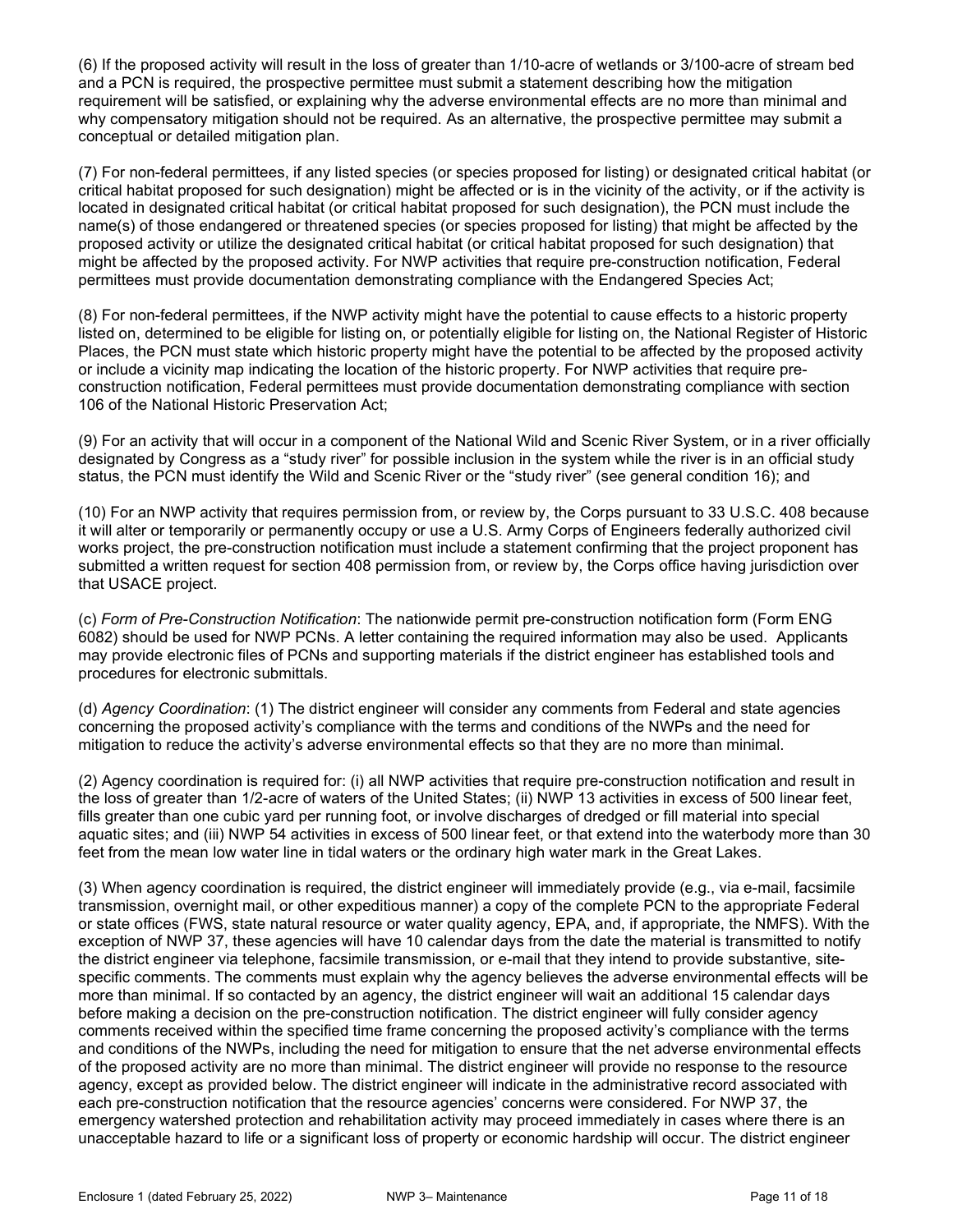will consider any comments received to decide whether the NWP 37 authorization should be modified, suspended, or revoked in accordance with the procedures at 33 CFR 330.5.

(4) In cases of where the prospective permittee is not a Federal agency, the district engineer will provide a response to NMFS within 30 calendar days of receipt of any Essential Fish Habitat conservation recommendations, as required by section 305(b)(4)(B) of the Magnuson-Stevens Fishery Conservation and Management Act.

(5) Applicants are encouraged to provide the Corps with either electronic files or multiple copies of pre-construction notifications to expedite agency coordination.

### D. District Engineer's Decision

1. In reviewing the PCN for the proposed activity, the district engineer will determine whether the activity authorized by the NWP will result in more than minimal individual or cumulative adverse environmental effects or may be contrary to the public interest. If a project proponent requests authorization by a specific NWP, the district engineer should issue the NWP verification for that activity if it meets the terms and conditions of that NWP, unless he or she determines, after considering mitigation, that the proposed activity will result in more than minimal individual and cumulative adverse effects on the aquatic environment and other aspects of the public interest and exercises discretionary authority to require an individual permit for the proposed activity. For a linear project, this determination will include an evaluation of the single and complete crossings of waters of the United States that require PCNs to determine whether they individually satisfy the terms and conditions of the NWP(s), as well as the cumulative effects caused by all of the crossings of waters of the United States authorized by an NWP. If an applicant requests a waiver of an applicable limit, as provided for in NWPs 13, 36, or 54, the district engineer will only grant the waiver upon a written determination that the NWP activity will result in only minimal individual and cumulative adverse environmental effects.

2. When making minimal adverse environmental effects determinations the district engineer will consider the direct and indirect effects caused by the NWP activity. He or she will also consider the cumulative adverse environmental effects caused by activities authorized by an NWP and whether those cumulative adverse environmental effects are no more than minimal. The district engineer will also consider site specific factors, such as the environmental setting in the vicinity of the NWP activity, the type of resource that will be affected by the NWP activity, the functions provided by the aquatic resources that will be affected by the NWP activity, the degree or magnitude to which the aquatic resources perform those functions, the extent that aquatic resource functions will be lost as a result of the NWP activity (e.g., partial or complete loss), the duration of the adverse effects (temporary or permanent), the importance of the aquatic resource functions to the region (e.g., watershed or ecoregion), and mitigation required by the district engineer. If an appropriate functional or condition assessment method is available and practicable to use, that assessment method may be used by the district engineer to assist in the minimal adverse environmental effects determination. The district engineer may add case-specific special conditions to the NWP authorization to address site-specific environmental concerns.

3. If the proposed activity requires a PCN and will result in a loss of greater than 1/10-acre of wetlands or 3/100 acre of stream bed, the prospective permittee should submit a mitigation proposal with the PCN. Applicants may also propose compensatory mitigation for NWP activities with smaller impacts, or for impacts to other types of waters. The district engineer will consider any proposed compensatory mitigation or other mitigation measures the applicant has included in the proposal in determining whether the net adverse environmental effects of the proposed activity are no more than minimal. The compensatory mitigation proposal may be either conceptual or detailed. If the district engineer determines that the activity complies with the terms and conditions of the NWP and that the adverse environmental effects are no more than minimal, after considering mitigation, the district engineer will notify the permittee and include any activity-specific conditions in the NWP verification the district engineer deems necessary. Conditions for compensatory mitigation requirements must comply with the appropriate provisions at 33 CFR 332.3(k). The district engineer must approve the final mitigation plan before the permittee commences work in waters of the United States, unless the district engineer determines that prior approval of the final mitigation plan is not practicable or not necessary to ensure timely completion of the required compensatory mitigation. If the prospective permittee elects to submit a compensatory mitigation plan with the PCN, the district engineer will expeditiously review the proposed compensatory mitigation plan. The district engineer must review the proposed compensatory mitigation plan within 45 calendar days of receiving a complete PCN and determine whether the proposed mitigation would ensure that the NWP activity results in no more than minimal adverse environmental effects. If the net adverse environmental effects of the NWP activity (after consideration of the mitigation proposal) are determined by the district engineer to be no more than minimal, the district engineer will provide a timely written response to the applicant. The response will state that the NWP activity can proceed under the terms and conditions of the NWP, including any activity-specific conditions added to the NWP authorization by the district engineer.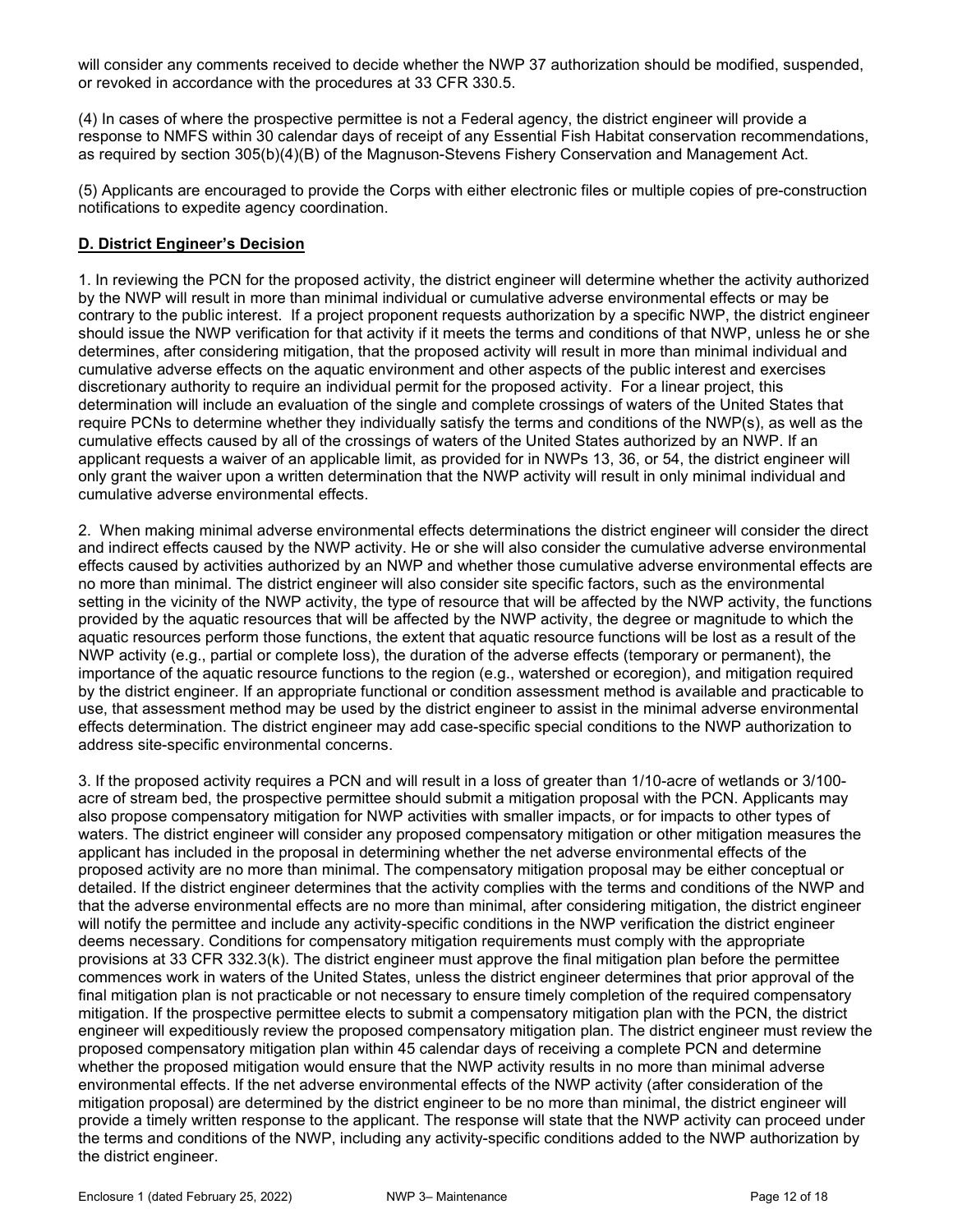4. If the district engineer determines that the adverse environmental effects of the proposed activity are more than minimal, then the district engineer will notify the applicant either: (a) that the activity does not qualify for authorization under the NWP and instruct the applicant on the procedures to seek authorization under an individual permit; (b) that the activity is authorized under the NWP subject to the applicant's submission of a mitigation plan that would reduce the adverse environmental effects so that they are no more than minimal; or (c) that the activity is authorized under the NWP with specific modifications or conditions. Where the district engineer determines that mitigation is required to ensure no more than minimal adverse environmental effects, the activity will be authorized within the 45-day PCN period (unless additional time is required to comply with general conditions 18, 20, and/or 31), with activity-specific conditions that state the mitigation requirements. The authorization will include the necessary conceptual or detailed mitigation plan or a requirement that the applicant submit a mitigation plan that would reduce the adverse environmental effects so that they are no more than minimal. When compensatory mitigation is required, no work in waters of the United States may occur until the district engineer has approved a specific mitigation plan or has determined that prior approval of a final mitigation plan is not practicable or not necessary to ensure timely completion of the required compensatory mitigation.

## E. Further Information

1. District engineers have authority to determine if an activity complies with the terms and conditions of an NWP.

2. NWPs do not obviate the need to obtain other federal, state, or local permits, approvals, or authorizations required by law.

3. NWPs do not grant any property rights or exclusive privileges.

4. NWPs do not authorize any injury to the property or rights of others.

5. NWPs do not authorize interference with any existing or proposed Federal project (see general condition 31).

### F. Nationwide Permit Definitions

Best management practices (BMPs): Policies, practices, procedures, or structures implemented to mitigate the adverse environmental effects on surface water quality resulting from development. BMPs are categorized as structural or non-structural.

Compensatory mitigation: The restoration (re-establishment or rehabilitation), establishment (creation), enhancement, and/or in certain circumstances preservation of aquatic resources for the purposes of offsetting unavoidable adverse impacts which remain after all appropriate and practicable avoidance and minimization has been achieved.

Currently serviceable: Useable as is or with some maintenance, but not so degraded as to essentially require reconstruction.

Direct effects: Effects that are caused by the activity and occur at the same time and place.

Discharge: The term "discharge" means any discharge of dredged or fill material into waters of the United States.

Ecological reference: A model used to plan and design an aquatic habitat and riparian area restoration, enhancement, or establishment activity under NWP 27. An ecological reference may be based on the structure, functions, and dynamics of an aquatic habitat type or a riparian area type that currently exists in the region where the proposed NWP 27 activity is located. Alternatively, an ecological reference may be based on a conceptual model for the aquatic habitat type or riparian area type to be restored, enhanced, or established as a result of the proposed NWP 27 activity. An ecological reference takes into account the range of variation of the aquatic habitat type or riparian area type in the region.

Enhancement: The manipulation of the physical, chemical, or biological characteristics of an aquatic resource to heighten, intensify, or improve a specific aquatic resource function(s). Enhancement results in the gain of selected aquatic resource function(s), but may also lead to a decline in other aquatic resource function(s). Enhancement does not result in a gain in aquatic resource area.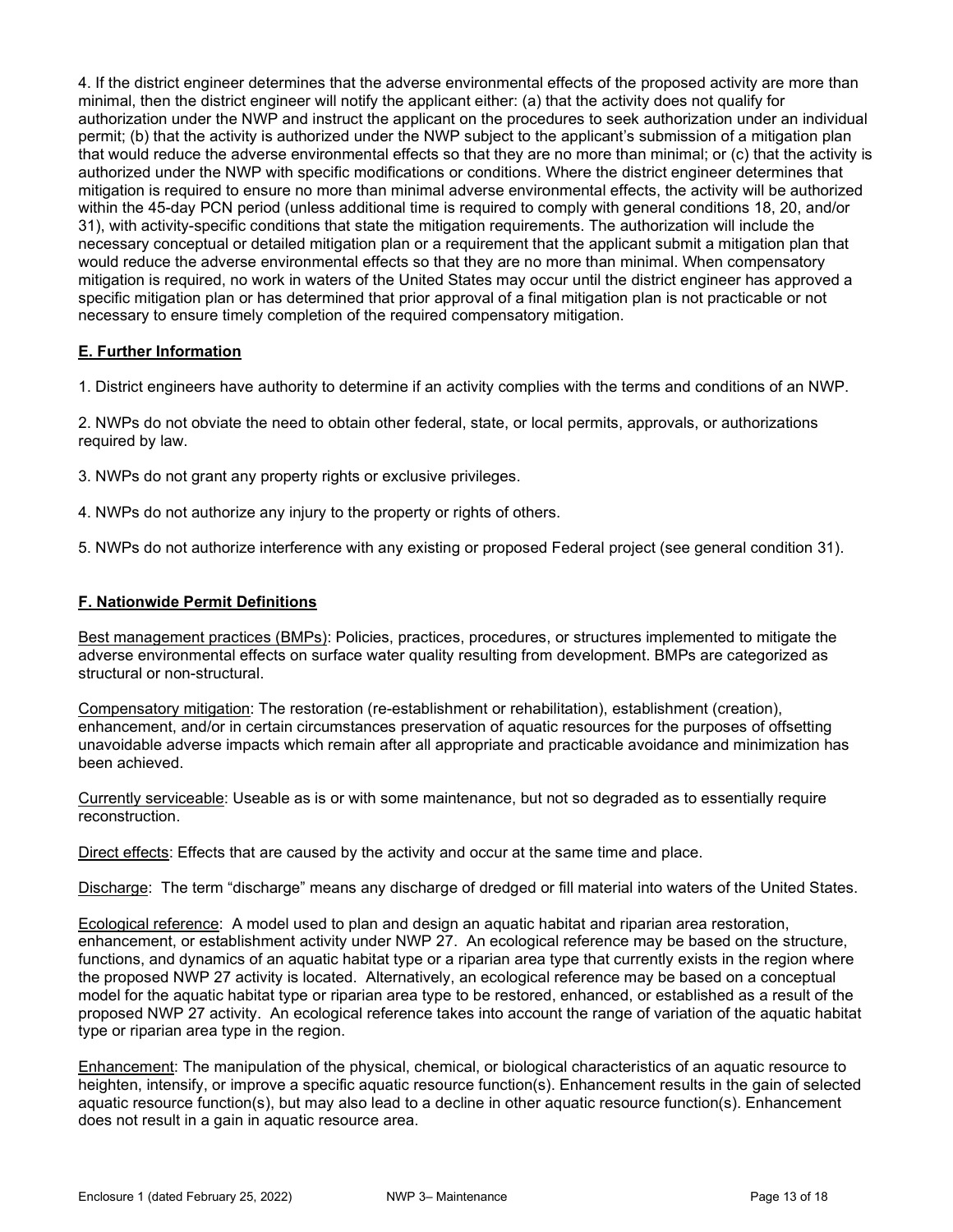Establishment (creation): The manipulation of the physical, chemical, or biological characteristics present to develop an aquatic resource that did not previously exist at an upland site. Establishment results in a gain in aquatic resource area.

High Tide Line: The line of intersection of the land with the water's surface at the maximum height reached by a rising tide. The high tide line may be determined, in the absence of actual data, by a line of oil or scum along shore objects, a more or less continuous deposit of fine shell or debris on the foreshore or berm, other physical markings or characteristics, vegetation lines, tidal gages, or other suitable means that delineate the general height reached by a rising tide. The line encompasses spring high tides and other high tides that occur with periodic frequency but does not include storm surges in which there is a departure from the normal or predicted reach of the tide due to the piling up of water against a coast by strong winds such as those accompanying a hurricane or other intense storm.

Historic Property: Any prehistoric or historic district, site (including archaeological site), building, structure, or other object included in, or eligible for inclusion in, the National Register of Historic Places maintained by the Secretary of the Interior. This term includes artifacts, records, and remains that are related to and located within such properties. The term includes properties of traditional religious and cultural importance to an Indian tribe or Native Hawaiian organization and that meet the National Register criteria (36 CFR part 60).

Independent utility: A test to determine what constitutes a single and complete non-linear project in the Corps Regulatory Program. A project is considered to have independent utility if it would be constructed absent the construction of other projects in the project area. Portions of a multi-phase project that depend upon other phases of the project do not have independent utility. Phases of a project that would be constructed even if the other phases were not built can be considered as separate single and complete projects with independent utility.

Indirect effects: Effects that are caused by the activity and are later in time or farther removed in distance, but are still reasonably foreseeable.

Loss of waters of the United States: Waters of the United States that are permanently adversely affected by filling, flooding, excavation, or drainage because of the regulated activity. The loss of stream bed includes the acres of stream bed that are permanently adversely affected by filling or excavation because of the regulated activity. Permanent adverse effects include permanent discharges of dredged or fill material that change an aquatic area to dry land, increase the bottom elevation of a waterbody, or change the use of a waterbody. The acreage of loss of waters of the United States is a threshold measurement of the impact to jurisdictional waters or wetlands for determining whether a project may qualify for an NWP; it is not a net threshold that is calculated after considering compensatory mitigation that may be used to offset losses of aquatic functions and services. Waters of the United States temporarily filled, flooded, excavated, or drained, but restored to pre-construction contours and elevations after construction, are not included in the measurement of loss of waters of the United States. Impacts resulting from activities that do not require Department of the Army authorization, such as activities eligible for exemptions under section 404(f) of the Clean Water Act, are not considered when calculating the loss of waters of the United States.

Navigable waters: Waters subject to section 10 of the Rivers and Harbors Act of 1899. These waters are defined at 33 CFR part 329.

Non-tidal wetland: A non-tidal wetland is a wetland that is not subject to the ebb and flow of tidal waters. Non-tidal wetlands contiguous to tidal waters are located landward of the high tide line (i.e., spring high tide line).

Open water: For purposes of the NWPs, an open water is any area that in a year with normal patterns of precipitation has water flowing or standing above ground to the extent that an ordinary high water mark can be determined. Aquatic vegetation within the area of flowing or standing water is either non-emergent, sparse, or absent. Vegetated shallows are considered to be open waters. Examples of "open waters" include rivers, streams, lakes, and ponds.

Ordinary High Water Mark: The term ordinary high water mark means that line on the shore established by the fluctuations of water and indicated by physical characteristics such as a clear, natural line impressed on the bank, shelving, changes in the character of soil, destruction of terrestrial vegetation, the presence of litter and debris, or other appropriate means that consider the characteristics of the surrounding areas.

Perennial stream: A perennial stream has surface water flowing continuously year-round during a typical year.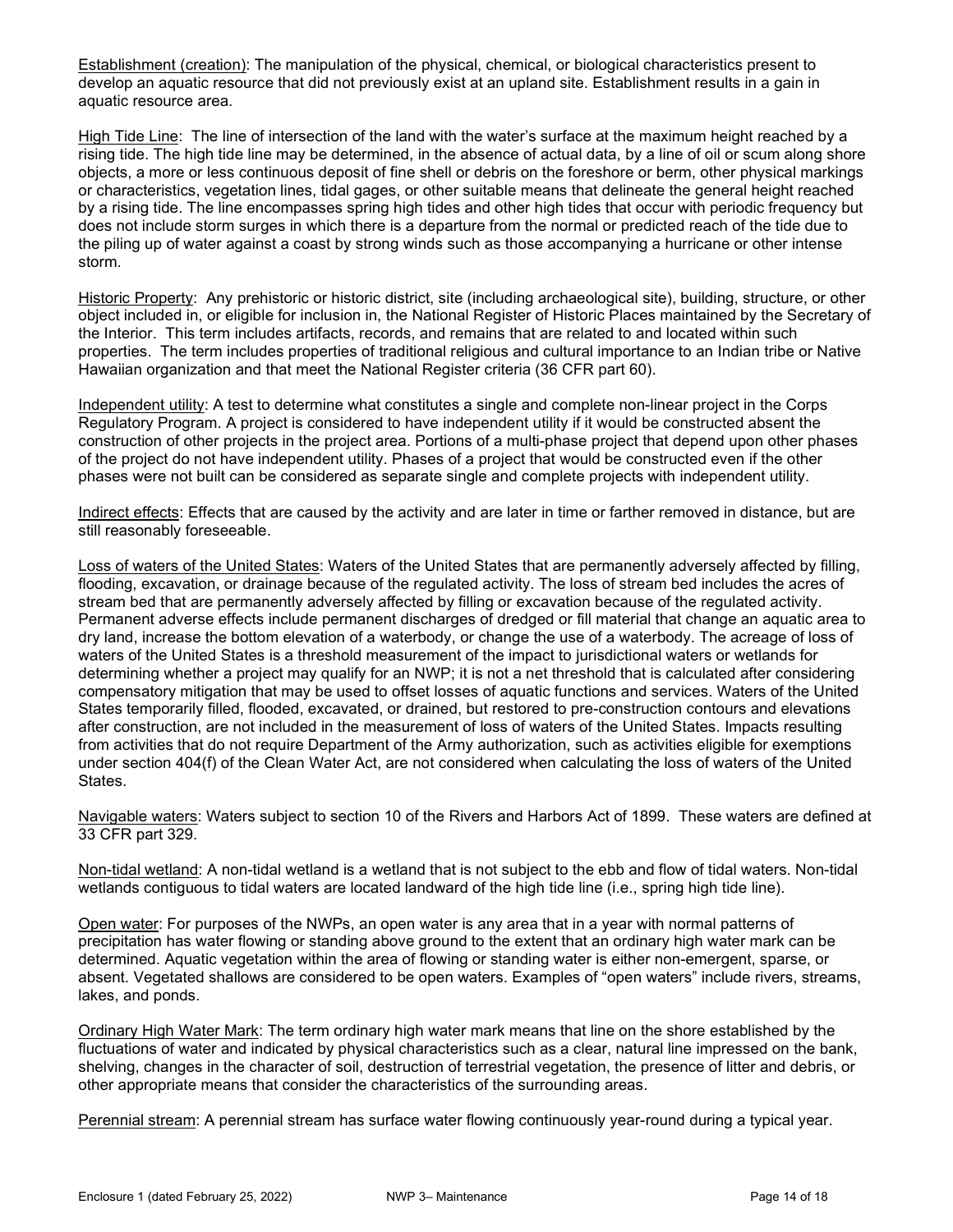Practicable: Available and capable of being done after taking into consideration cost, existing technology, and logistics in light of overall project purposes.

Pre-construction notification: A request submitted by the project proponent to the Corps for confirmation that a particular activity is authorized by nationwide permit. The request may be a permit application, letter, or similar document that includes information about the proposed work and its anticipated environmental effects. Preconstruction notification may be required by the terms and conditions of a nationwide permit, or by regional conditions. A pre-construction notification may be voluntarily submitted in cases where pre-construction notification is not required and the project proponent wants confirmation that the activity is authorized by nationwide permit.

Preservation: The removal of a threat to, or preventing the decline of, aquatic resources by an action in or near those aquatic resources. This term includes activities commonly associated with the protection and maintenance of aquatic resources through the implementation of appropriate legal and physical mechanisms. Preservation does not result in a gain of aquatic resource area or functions.

Re-establishment: The manipulation of the physical, chemical, or biological characteristics of a site with the goal of returning natural/historic functions to a former aquatic resource. Re-establishment results in rebuilding a former aquatic resource and results in a gain in aquatic resource area and functions.

Rehabilitation: The manipulation of the physical, chemical, or biological characteristics of a site with the goal of repairing natural/historic functions to a degraded aquatic resource. Rehabilitation results in a gain in aquatic resource function, but does not result in a gain in aquatic resource area.

Restoration: The manipulation of the physical, chemical, or biological characteristics of a site with the goal of returning natural/historic functions to a former or degraded aquatic resource. For the purpose of tracking net gains in aquatic resource area, restoration is divided into two categories: re-establishment and rehabilitation.

Riffle and pool complex: Riffle and pool complexes are special aquatic sites under the 404(b)(1) Guidelines. Riffle and pool complexes sometimes characterize steep gradient sections of streams. Such stream sections are recognizable by their hydraulic characteristics. The rapid movement of water over a course substrate in riffles results in a rough flow, a turbulent surface, and high dissolved oxygen levels in the water. Pools are deeper areas associated with riffles. A slower stream velocity, a streaming flow, a smooth surface, and a finer substrate characterize pools.

Riparian areas: Riparian areas are lands next to streams, lakes, and estuarine-marine shorelines. Riparian areas are transitional between terrestrial and aquatic ecosystems, through which surface and subsurface hydrology connects riverine, lacustrine, estuarine, and marine waters with their adjacent wetlands, non-wetland waters, or uplands. Riparian areas provide a variety of ecological functions and services and help improve or maintain local water quality. (See general condition 23.)

Shellfish seeding: The placement of shellfish seed and/or suitable substrate to increase shellfish production. Shellfish seed consists of immature individual shellfish or individual shellfish attached to shells or shell fragments (i.e., spat on shell). Suitable substrate may consist of shellfish shells, shell fragments, or other appropriate materials placed into waters for shellfish habitat.

Single and complete linear project: A linear project is a project constructed for the purpose of getting people, goods, or services from a point of origin to a terminal point, which often involves multiple crossings of one or more waterbodies at separate and distant locations. The term "single and complete project" is defined as that portion of the total linear project proposed or accomplished by one owner/developer or partnership or other association of owners/developers that includes all crossings of a single water of the United States (i.e., a single waterbody) at a specific location. For linear projects crossing a single or multiple waterbodies several times at separate and distant locations, each crossing is considered a single and complete project for purposes of NWP authorization. However, individual channels in a braided stream or river, or individual arms of a large, irregularly shaped wetland or lake, etc., are not separate waterbodies, and crossings of such features cannot be considered separately.

Single and complete non-linear project: For non-linear projects, the term "single and complete project" is defined at 33 CFR 330.2(i) as the total project proposed or accomplished by one owner/developer or partnership or other association of owners/developers. A single and complete non-linear project must have independent utility (see definition of "independent utility"). Single and complete non-linear projects may not be "piecemealed" to avoid the limits in an NWP authorization.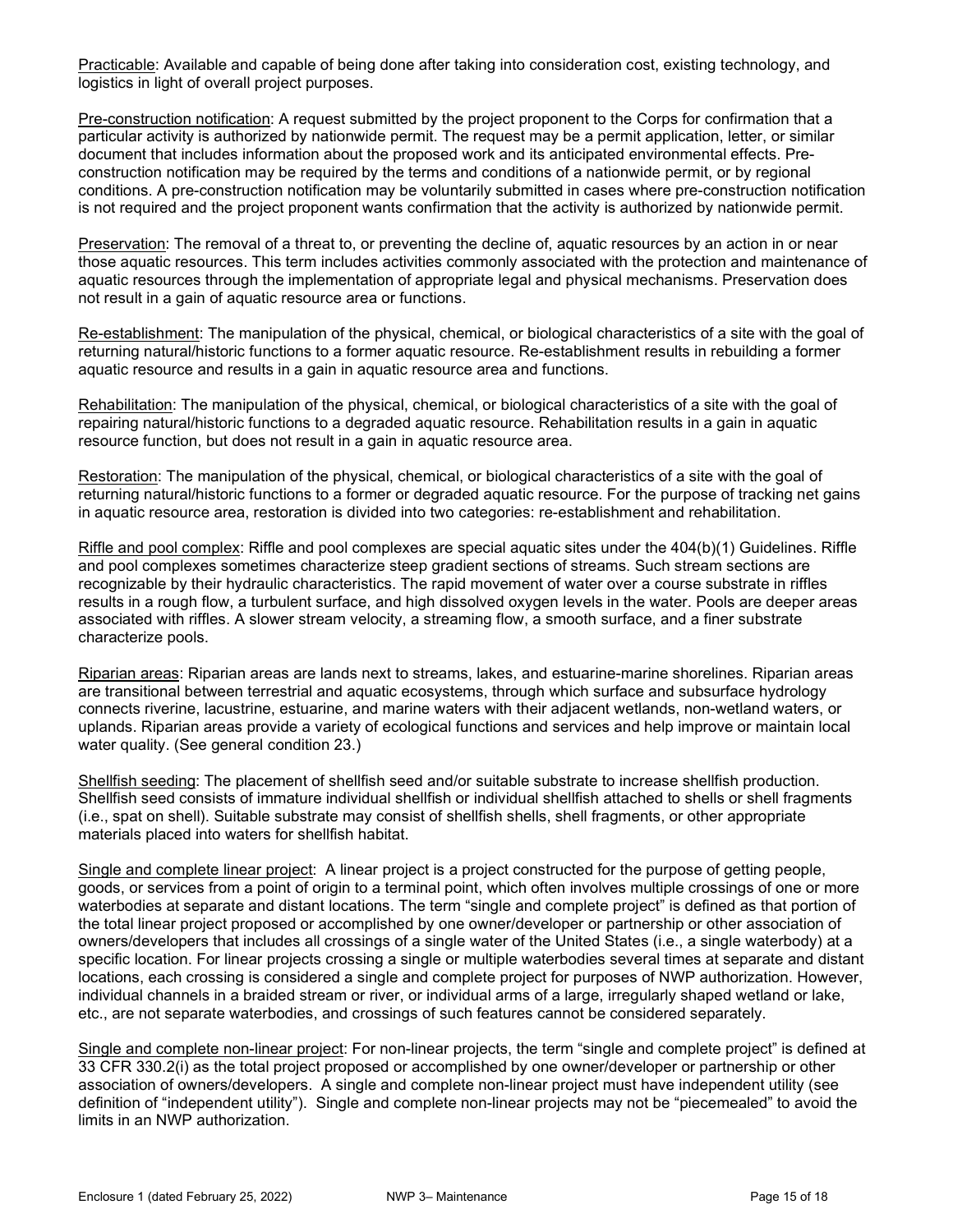Stormwater management: Stormwater management is the mechanism for controlling stormwater runoff for the purposes of reducing downstream erosion, water quality degradation, and flooding and mitigating the adverse effects of changes in land use on the aquatic environment.

Stormwater management facilities: Stormwater management facilities are those facilities, including but not limited to, stormwater retention and detention ponds and best management practices, which retain water for a period of time to control runoff and/or improve the quality (i.e., by reducing the concentration of nutrients, sediments, hazardous substances and other pollutants) of stormwater runoff.

Stream bed: The substrate of the stream channel between the ordinary high water marks. The substrate may be bedrock or inorganic particles that range in size from clay to boulders. Wetlands contiguous to the stream bed, but outside of the ordinary high water marks, are not considered part of the stream bed.

Stream channelization: The manipulation of a stream's course, condition, capacity, or location that causes more than minimal interruption of normal stream processes. A channelized jurisdictional stream remains a water of the United States.

Structure: An object that is arranged in a definite pattern of organization. Examples of structures include, without limitation, any pier, boat dock, boat ramp, wharf, dolphin, weir, boom, breakwater, bulkhead, revetment, riprap, jetty, artificial island, artificial reef, permanent mooring structure, power transmission line, permanently moored floating vessel, piling, aid to navigation, or any other manmade obstacle or obstruction.

Tidal wetland: A tidal wetland is a jurisdictional wetland that is inundated by tidal waters. Tidal waters rise and fall in a predictable and measurable rhythm or cycle due to the gravitational pulls of the moon and sun. Tidal waters end where the rise and fall of the water surface can no longer be practically measured in a predictable rhythm due to masking by other waters, wind, or other effects. Tidal wetlands are located channelward of the high tide line.

Tribal lands: Any lands title to which is either: 1) held in trust by the United States for the benefit of any Indian tribe or individual; or 2) held by any Indian tribe or individual subject to restrictions by the United States against alienation.

Tribal rights: Those rights legally accruing to a tribe or tribes by virtue of inherent sovereign authority, unextinguished aboriginal title, treaty, statute, judicial decisions, executive order or agreement, and that give rise to legally enforceable remedies.

Vegetated shallows: Vegetated shallows are special aquatic sites under the 404(b)(1) Guidelines. They are areas that are permanently inundated and under normal circumstances have rooted aquatic vegetation, such as seagrasses in marine and estuarine systems and a variety of vascular rooted plants in freshwater systems.

Waterbody: For purposes of the NWPs, a waterbody is a "water of the United States." If a wetland is adjacent to a waterbody determined to be a water of the United States, that waterbody and any adjacent wetlands are considered together as a single aquatic unit (see 33 CFR 328.4(c)(2)).

### G. Nationwide Permit Regional Conditions (Arizona)

- 1. The permittee shall submit a pre-construction notification (PCN) for all 2021 NWPs, in accordance with General Condition 32, in the following circumstances:
	- a. Activities that would result in a loss\* of waters of the United States within all perennial and intermittent waterbodies and special aquatic sites. (Refer to Regional Condition 2 for restrictions in special aquatic sites within the state of Arizona.)
	- b. Activities resulting in a discharge of dredged or fill material in waters of the U.S. on Tribal Lands\*\*;
	- c. All waterbodies designated by the Arizona Department of Environmental Quality as Outstanding Arizona Waters (OAWs), within 1600 meters (or 1 mile) upstream and/or 800 meters (1/2 mile) downstream of a designated OAW, and on tributaries to OAWs within 1600 meters of the OAW (see http://www.azdeq.gov/index.html).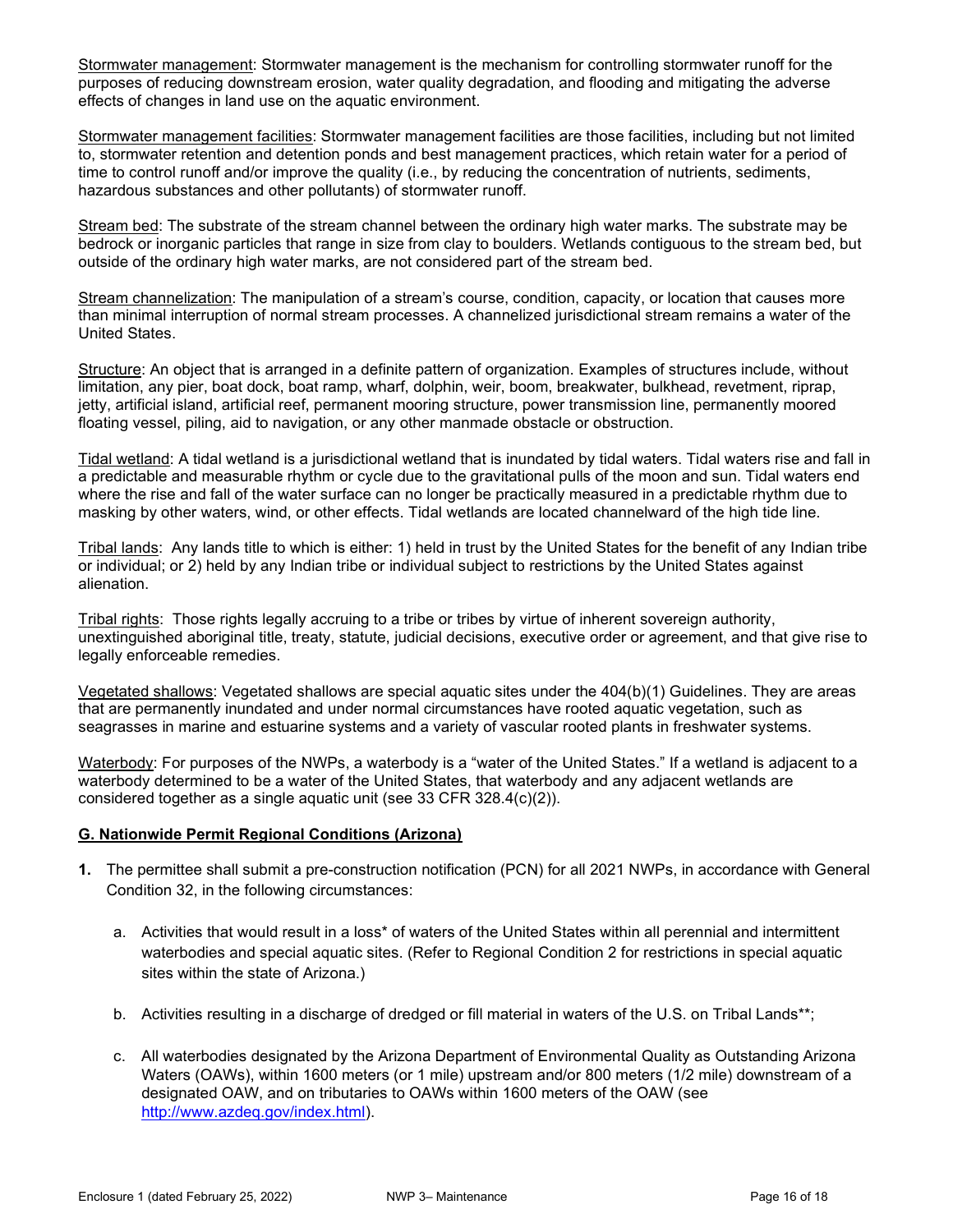- d. All waterbodies designated by the Arizona Department of Environmental Quality as 303(d)-impaired surface waters, within 1600 meters (or 1 mile) upstream and/or 800 meters (1/2 mile) downstream of a designated impaired surface water, and on tributaries to impaired waters within 1600 meters of the impaired water (see http://www.azdeq.gov/index.html).
- 2. All 2021 NWPs are revoked in the state of Arizona for activities in wetlands, mudflats, vegetated shallows, or riffle and pool complexes, as defined at 40 CFR Part 230.40-45, resulting in a loss\* of waters of the United States greater than 0.10 acre.

\* "Loss" means waters of the United States that are permanently adversely affected by filling, flooding, excavation, or drainage because of the regulated activity.

\*\*"Tribal Lands" refers to any lands title to which is either: 1) held in trust by the United States for the benefit of any Indian tribe or individual; or 2) held by any Indian tribe or individual subject to restrictions by the United States against alienation.

NOTE: Regional Conditions on the Navajo Nation may be found at

https://www.spa.usace.army.mil/Portals/16/docs/civilworks/regulatory/publicnotices/Navajo%20Nation/2021%20NW P%20Reissuance\_Final%20Public%20Notice\_Navajo%20Nation.pdf?ver=Y05br0Ih59RLEwptpfmJOA%3d%3d.

### H. 401 Water Quality Certification (401 WQC)

 A 401 WQC is mandatory for any activity that requires a Clean Water Act Section 404 permit. A 401 WQC is required prior to discharging any dredged or fill material into a water of the United States. Only one of the following 401 WQCs listed below will apply to your project. The geographical location of your project will determine which 401 WQC is applicable. The 401 WQCs issued for this NWP will remain in effect through March 14, 2026.

 On all "Non-Tribal Lands", lands that are not part of federally recognized Indian Reservation, the Arizona Department of Environmental Quality (ADEQ) is the agency responsible for issuing the 401 WQC.

 On all "Tribal Lands", lands that are part of a federally recognized Indian Reservation, the U.S. Environmental Protection Agency (EPA) is responsible for issuing the 401 WQC except where EPA has delegated the 401 WQC authority.

 If "Individual Certification" is required you must apply for, receive, and comply with the 401 WQC issued by ADEQ, EPA, or the appropriate Tribe.

#### Non-tribal Lands - 401 ADEQ WQCs\*

Arizona Department of Environmental Quality Certified for all projects, except ADEQ requires that a project proponent submit an application to the department for a State WQC if the proposed activity will occur within the ordinary high water mark of any of the following waters: An outstanding Arizona water; an impaired water; a water that is listed as not-attaining; or a lake. This conditional certification, authorized under A.R.S. 49-202(C), is necessary to ensure the proposed activities will not cause or contribute to an exceedance in a surface water quality standard under Arizona Administrative Code R18-11.

#### Tribal Lands - 401 WQCs

 Fort Apache Indian Reservation (White Mountain Apache Tribe): Individual Certification waived for all projects. Gila River Indian Community **Individual Certification required for all projects.** Hopi Indian Reservation (Hopi Tribe): Individual Certification required for all projects. Hualapai Indian Reservation (Hualapai Tribe): Individual Certification waived for all projects. San Carlos Apache Tribe **Individual Certification waived for all projects**. Navajo Indian Reservation (Navajo Nation): Individual Certification required for all projects. All other Indian Reservations (EPA): Conditionally Certified.